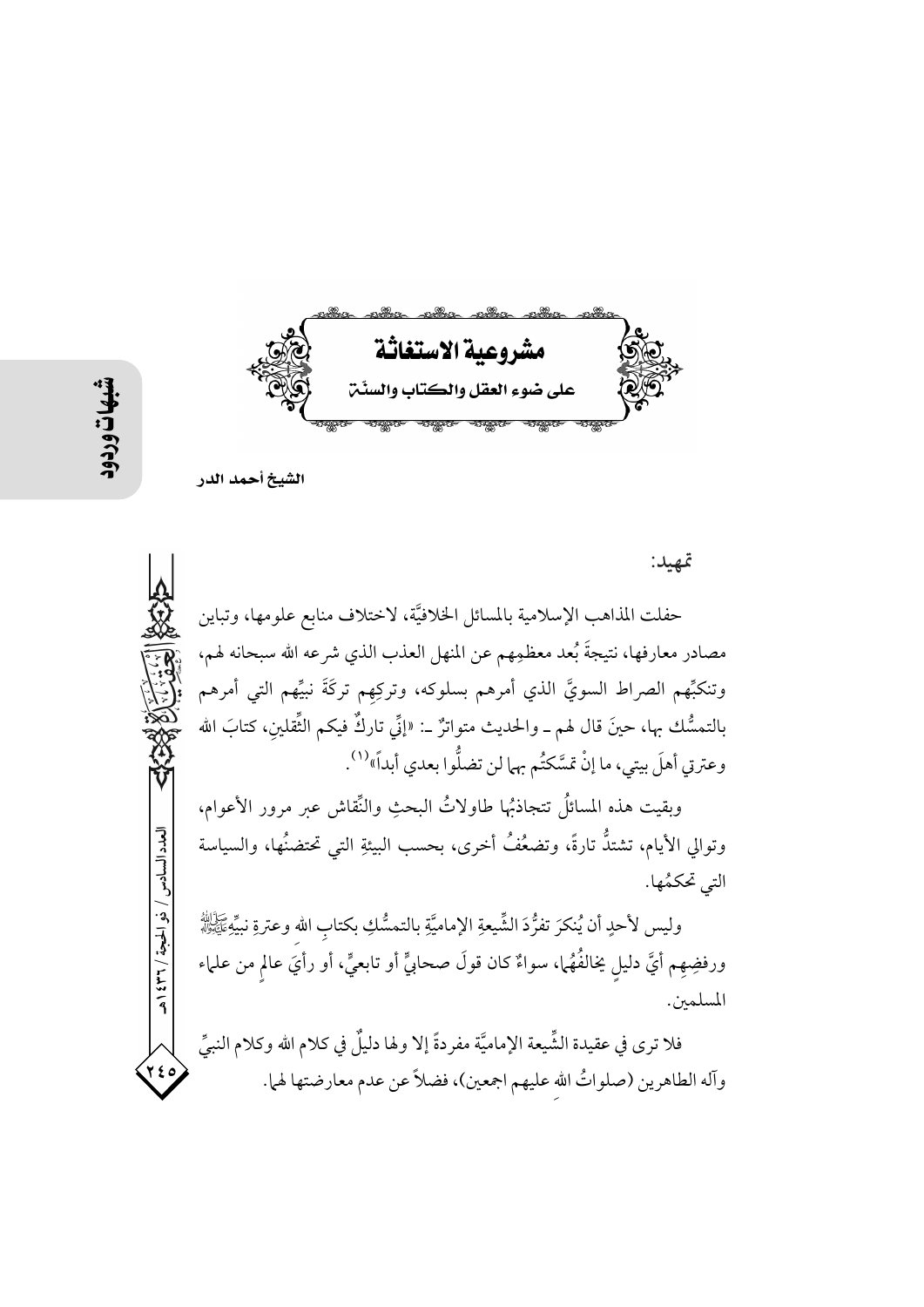ومن المسائل الخلافيَّة التي دام الاختلافُ فيها إلى يومنا هذا مسألةُ الاستغاثة بغير الله سبحانه، حيثُ عدَّها بعضُ المسلمين ضرباً من ضروب الشرك بقولِ مطلق!! وبعضٌ جوَّزها بالحيِّ ومنعها بالميت، والبعضُ الآخر رآها سبيلاً من سُبُل التقرُّب إلى الله عزَّ وجلَّ.

ومنعاً من الخلطِ بين مسألةِ التوسُّل ومسألة الاستغاثة يحسنُ بنا بيان الفرقِ بينهما، ثمَّ نشرعُ في عرض الأدلَّةِ تِباعاً لنخرجَ بالنتيجةِ التي تصدِّقُ عنوانَ البحث، وهو: مشروعيةُ الاستغاثة على ضوء العقل والكتاب والسُّنة.

الفرقُ بين التوسُّل والاستغاثة: إنَّ خفاءَ الفَرقِ بين المسألتين، والجهلَ بمعنى كلِّ منهما دفعَ بعضَهم إلى إصدار حكم واحدٍ للمتوسِّل والمستغيثِ على حدٍّ سواء، فرماهما بالشِّركِ والضَّلالة جهلاً وجهالة. والحالُ أنَّ التوسُّل لا يُتصوَّرُ الشركُ فيه عقلاً، فضلاً عن تحقُّقِهِ خارجاً، وهذا مَّا لا يكادُ يخفي على عاقل انتفع بنعمةِ العقل، وقليلٌ ما هم!! وقبلَ أن نُعَرِّفَ التوسُّلَ والاستغاثةَ، لا بدَّ من تعريفِ الشَّركِ أوَّلاً، لنرى كيفيَّة استحالةِ تصوَّرَ الشِّركِ في التَّوسُّل، لنثبتَ لاحقاً استحالةَ تحقُّق الشركِ في الاستغاثةِ بناءً على تعريفِ الإماميَّةِ لها، واعتقادِهم بها. تعريفُ الشَّرك: الشركُ: هو أن يُجعلَ مع الله شريكٌ، يشاركهُ في أمرهِ؛ وبها أنَّ الشركَ يضادُّ  $\mathbf{Y}$ التَّوحيدَ، لزمَ انقسامُ الشركِ بحسبِ أقسام التَّوحيد.

# شبهات gcege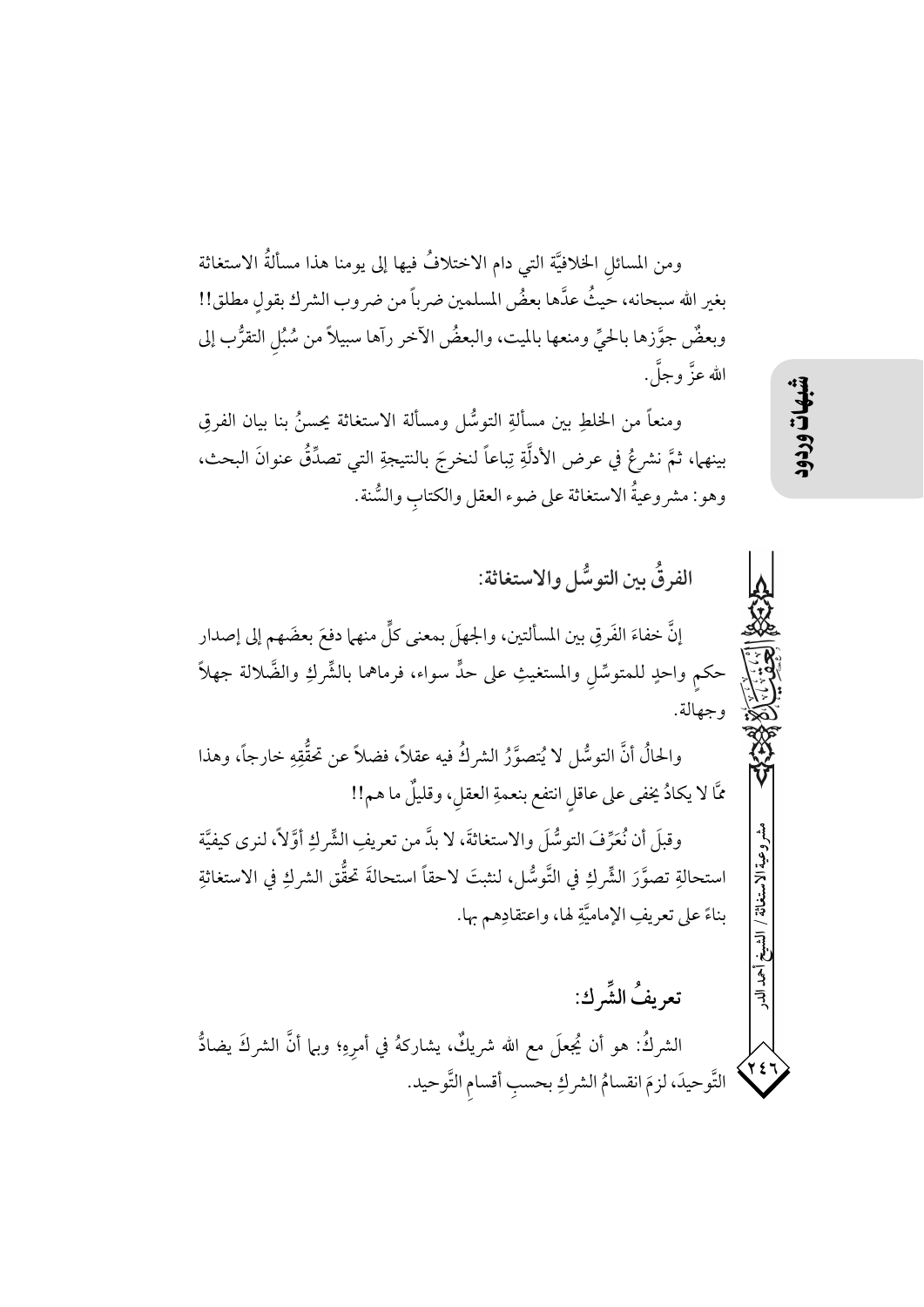فقد يكونُ الشركُ في الذَّات الإلهيَّة، كمن يعتقدُ بأنَّ ذاتَ الله مركبَّةً، أو يعتقدُ بمغايرةِ الصِّفات للذات وتأثيرها مع الذَّات.

وقد يكونُ في العبوديَّة، كمن يعبدُ مع الله سواه، وهو الذي جعلَ مع الله إلهاً آخر .

وقد يكونُ في الفاعليَّةِ والتَّأثير، كمن يعتقِدُ بعدم مؤثِّريَّةِ الله وحدَهُ ويضمُّ إليه غيرَهُ، كالَّذين قالوا أنَّ يدَ الله مغلولةٌ، أو الذينَ قالوا بتأثير الكواكب تأثيراً مستقلَّاً عن الله؛ إلى غير ذلك.

والجامعُ ﻷقسام الشركِ كلِّها هو الاعتقادُ بأنَّ مع الله سواه، والعياذ بالله سېحانه و تعالى عيًا پشر كون.

ولذلكَ نجدُ القرآنَ الكريمَ حرِصَ على استخدام كلمة (مع) في الآيات التي تعرَّض فيها للشركِ والمشركين، ومنها:

﴿ أَتْنَكُم لَتَشْهَدُونَ أَنَّ مَعَ الله آلهةً أخرى قلْ لا أشهَدُ قلْ إنَّها هو إلهٌ واحدٌ وإنَّنى برىءٌ ممَّا تُشركون﴾ (٢).

﴿ ولا تَجعَلْ معَ الله إِلهاً ءَاخَرَ فَتُلقَى فِي جَهنَّمَ مَلومَاً مَدْحوراَ﴾ (٣). ﴿ قُلْ لَو كَانَ مَعَهُ آهَٰةٌ كَمَا يَقُولُونَ إِذاً لابتَغَوا إِلى ذِي العَرشِ سَبِيلاً﴾ (٤).

﴿ وَمَنْ يَدْعُ مَعَ الله إِلهاً ءَاخَرَ لا بُرِهانَ لهُ بهِ فإنَّما حِسَابُهُ عندَ ربِّهِ إنَّهُ لا يُفْلِحُ الكافِرونَ﴾ (٥)

﴿ ولا تَجْعَلُوا مَعَ الله إِلهاً ءَاخَرَ إِنِّي لَكُم مِنْهُ نَذِيرٌ مُبِينٌ﴾ لا َ .

إلى غيرها من الأيات الكريمة، هذا؛ وقد تكرَّرُ قوله سبحانه ﴿أَإِلَٰهٌ مَعَ اللَّهِ﴾ في خمس آياتٍ متتاليةٍ من سورة النَّمل<sup>(٧)</sup> .

إذن اتَّضح بها قدَّمناهُ أنَّ الشِّركَ من المقولةِ العرْضيَّةِ لا الطُّوليَّة، لأنَّ المعيَّة هي  $(Y \xi V)$ جعلٌ غير الله في عرْض الله سبحانه، أمَّا جعلٌ غير الله إلى الله فلا يُتصوَّرُ فيه الشركُ إلا ۖ ♦

العدد السادس / ذو الحجة / ٣٦ / ٤٣٩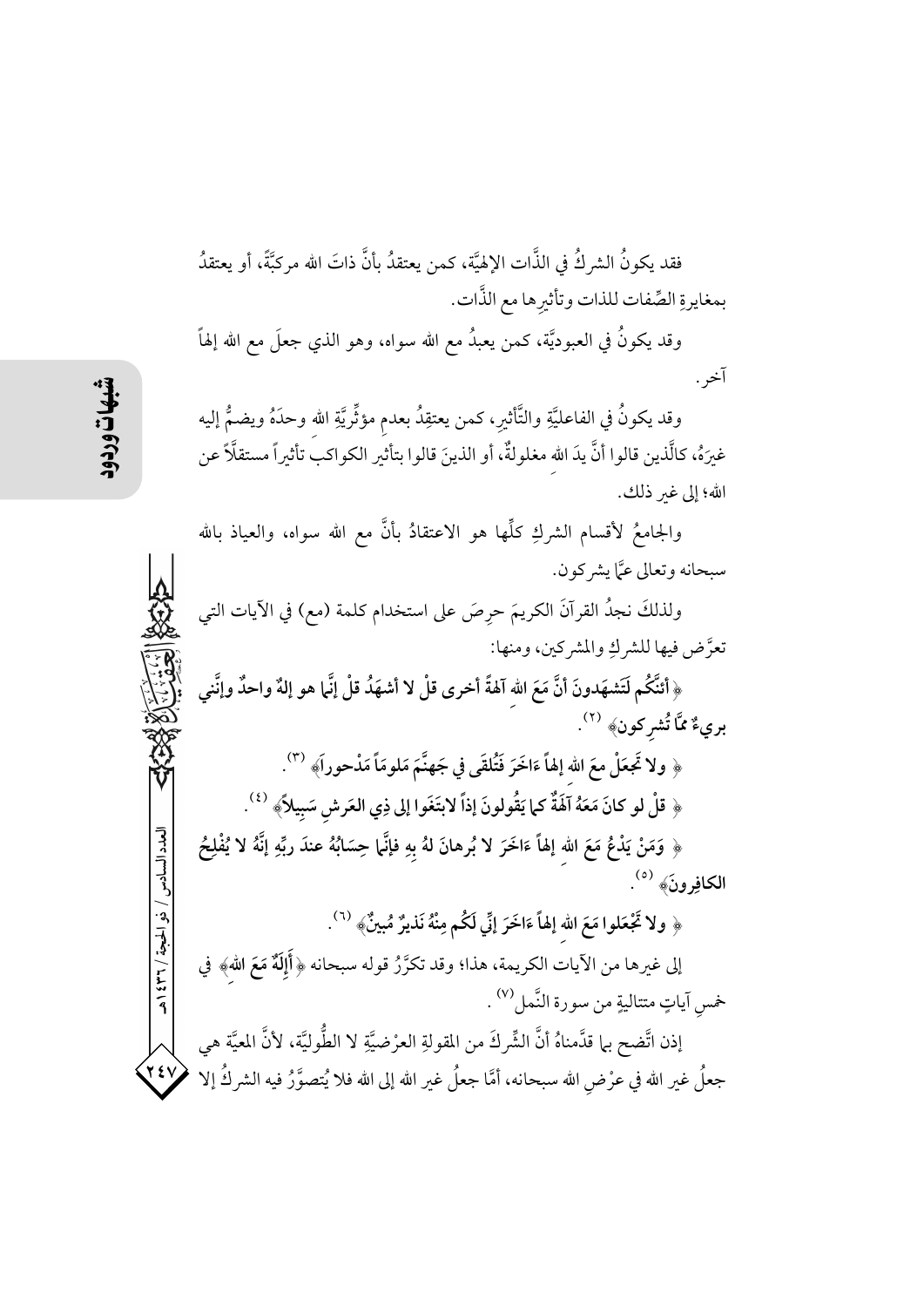على القولِ باجتماع النَّقيضين، ولا يقولُ به عاقلٌ مطلقاً، لحكم العقل باستحالة اجتماعِهما.

وبعد أنْ بيَّنا معنى الشرك، ننتقلُّ لبيان معنى التوسُّل والفرقِ بينه وبين الاستغاثة، واستحالة اتِّصاف التَّوسُّل بالشرك كما أسلفنا.

> التَّوِيثُّلِ: (هو اتخاذُ الوسيلةِ والواسطةِ بينَ المتوسِّل والمتوسَّل إليه).

فعندما نتوسُّلُ إلى الله، إنَّما نتَّخذُ وسيلةً تقرِّبُنا إلى الله، وتحقُّقُ مُرادنا من الله بشر فِ تلك الوسيلة وجاهِها عند الله سبحانه.

فالتوسُّلُ طلبٌ من الله لا من سواه، لكنَّهُ طلبٌ مشفوعٌ بوسيلةٍ، يعتقدُ الطالبُ أنَّ لها عند الله جاهاً ومقاماً، فإذا قدَّمها بين يدي طلبِهِ وحاجتِهِ من الله كان الطلبُ أَكثرَ قَبولاً، والحاجةُ أسرعَ قضاءً.

وذلك ظاهرٌ في أدعية التوسُّل وعبارات المتوسِّلين، كالدُّعاء الوارد في حديث صلاة يوم الغدير : «اللهمَّ إنِّي أسألك بحقٍّ محمدٍ نبيِّكَ، وعليٍّ وليِّكَ، وبالشَّأن والقَدْر الذي خَصَصْتَها به دونَ خلقِكَ، أن تُصلِّ عليها وعلى ذُرِّيتِها»<sup>(٨)</sup> .

والدعاء المشهور، الذي علَّمه الإمامُ الصادقُ ﷺ للجعفي، وهو ما رواه الكليني بسند صحيح، عن محمد الجعفي، عن أبيه، عن أبي عبد الله لِلثِّلِ ۚ قال: كنتُ كثيراً ما أشتكي عينَيَّ، فشكوتُ ذلكَ إلى أبي عبد الله عليَّكِلْإ فقال: «ألا أعلِّمُكَ دعاءً لِلُنياكَ وآخِرَتِكَ، وَبَلاغاً لِوَجع عينيك»؟ قلت: بلي.

قال: تقول في دُبُر الفَجر ودُبُر المغرب: «اللهمَّ إنِّي أسألُكَ بحقٍّ محمَّدٍ وآلِ محمَّدٍ عليك صَلِّ على محمَّدٍ وآلِ محمَّد، واجعل النُّورَ في بَصَرى، والبصيرةَ في دِيني، واليقينَ في قلبي، والاخلاصَ في عَمَلي، والسَّلامةَ في نفسي، والسَّعَةَ في رِزقي، والشُّكرَ لك أبداً الشيخ أحد الدر

721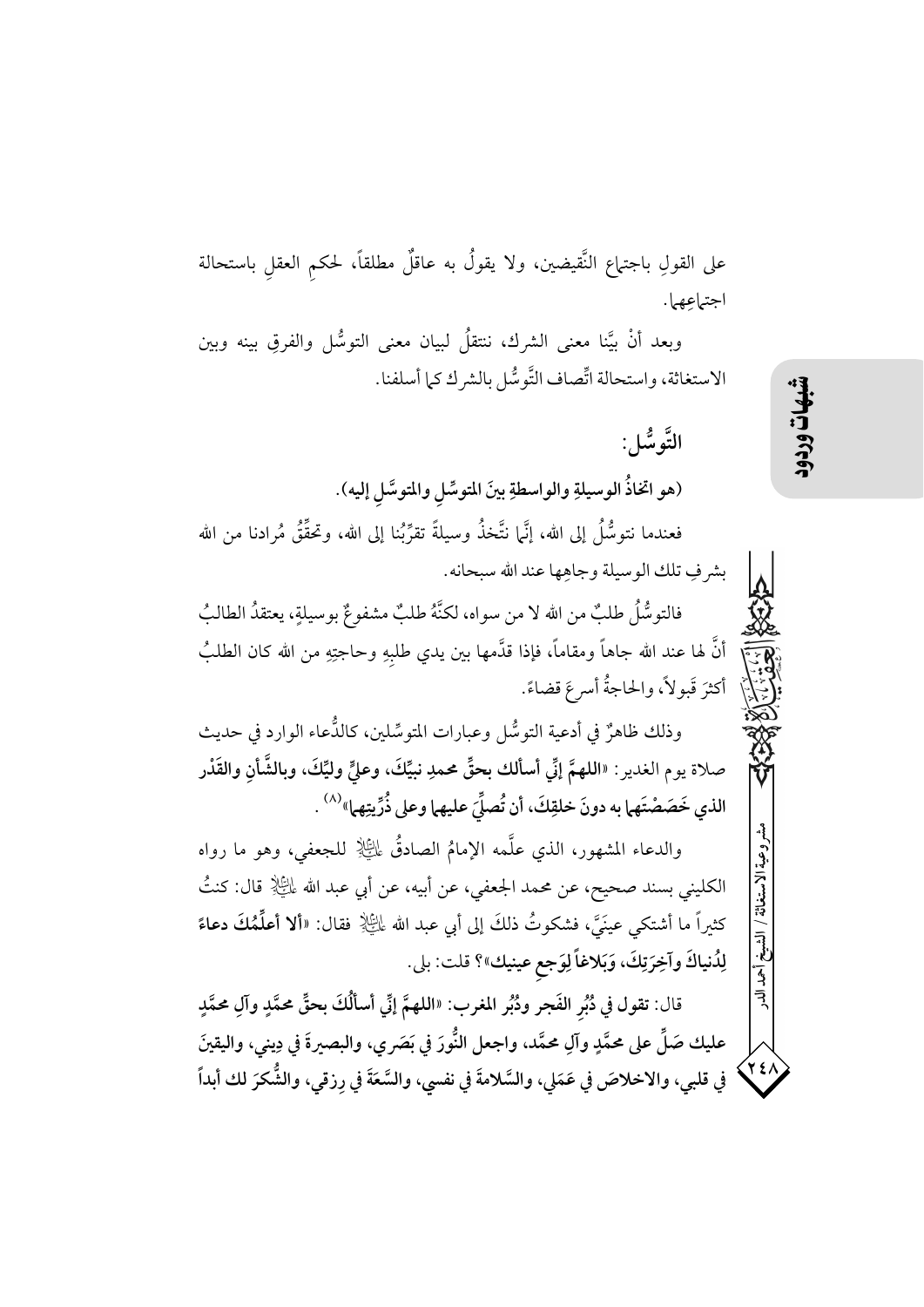ما أبقيتني»<sup>(٩)</sup>.

ودعاءِ باقرِ علوم الأنبياء والأوصياء (صلواتُ الله عليهم اجمعين)، المروي في الكافي بسندٍ صحيح، عن أبي عبيدة الحذَّاء، قال: سمعتُ أبا جعفر ﷺ يقول ــ وهو ساجد ــ: «أسألكَ بِحَقٌّ حبيبِكَ محمِّدٍ إلا بدَّلتَ سيِّئاتي حسنات، وحاسَبْتَني حِساباً ۖ يسىراً».

ثمَّ قال في الثَّانية: «أسألُكَ بحقٍّ حبيبكَ محمَّدٍ إلا كَفَيتنى مَؤُونةَ الدُّنيا، وكلَّ هولٍ دونَ الجَنَّة».

وقال في الثالثة: «أسألُكَ بحقٌّ حبيبكَ محمَّدٍ لَّا غَفَرْت لي الكثيرَ من الذُّنوب والقليل، وقبلتَ منِّي عملي اليسير».

ثمَّ قال في الرَّابعة : «أسألُكَ بحقٍّ حبيبكَ محمَّدٍ لَّا أدخلتني الجَنَّة، وجعلتني من سُكَّانها، ولمَّا نَجَّيتني من سَفَعَات النَّار برحمتك، وصلى اللهُ على مُحَمَّدٍ وآلِهِ»(١٠).

ومن هنا قلنا: لا يُمكنُ تصوُّرُ الشِّركَ في التوسُّل، لكون الشركِ اتخاذَ غيرِ الله مع الله، أمَّا التوسُّلُ فهو اتِّخاذُ غير الله إلى الله.

ونكتفى بهذا المقدار في التوسُّل لوضوح حاله من جهةٍ، ولكون موضوعِنا هو الاستغاثةُ من جهة أخرى.

الاستغاثة في اللغة: نه الحجة / ٢٦٢ (ه الغوثُ: مِنَ الإعانةِ والنُّصرِ ةِ عند الشِّدَّة<sup>(١١)</sup>. وغَوَّثَ الرجلُ، واسْتَغاثَ، صاحَ: وا غَوْثاه، والاسمُ: الغَوْث، والغُواثُ، والغَواثُ. واسْتغاثَني فلانٌ فأَغَثْتُه، والاسم الغِياثُ، صارت الواو ياء لكسرة ما قبلها(١٢).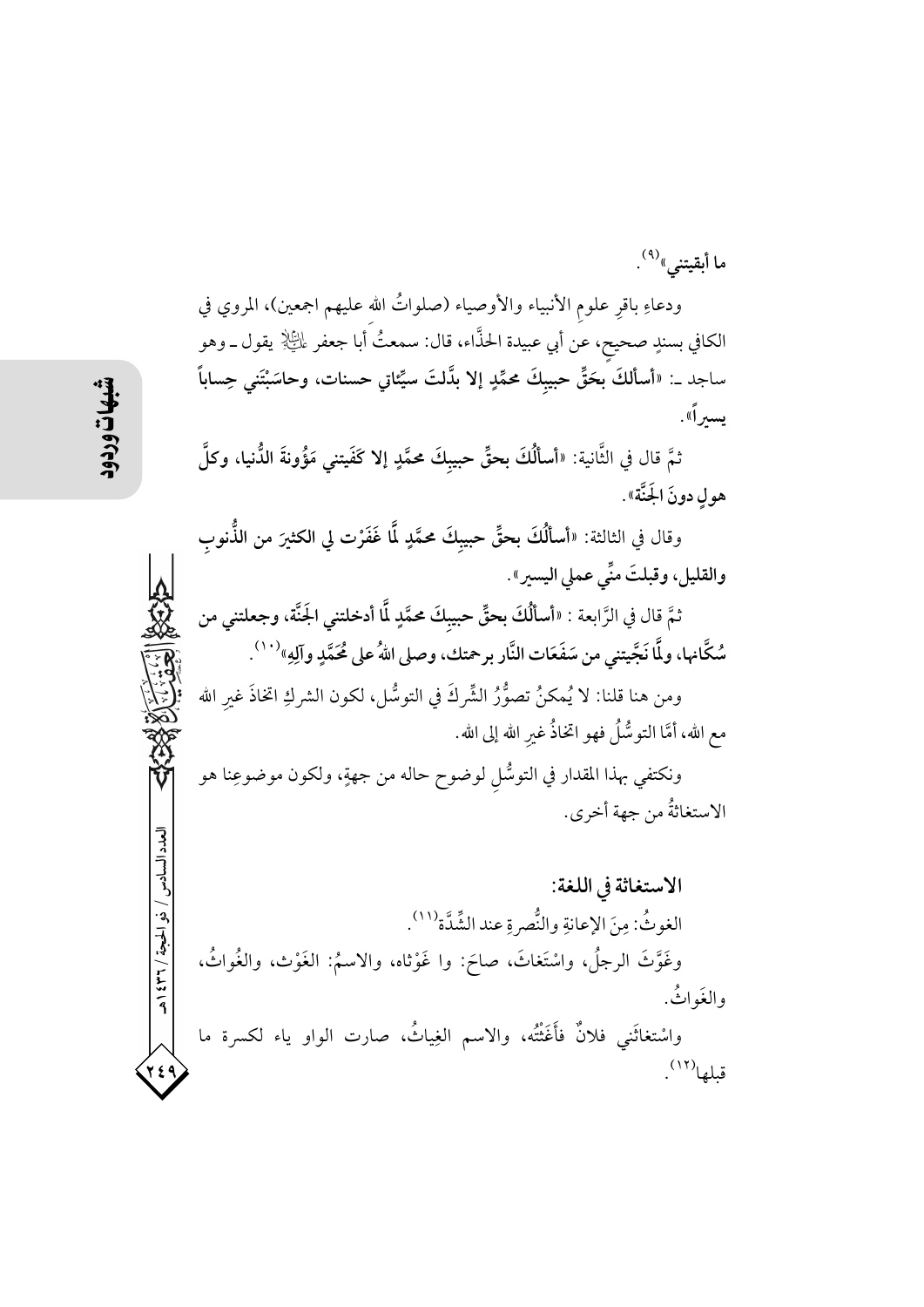الاستغاثة في الاصطلاح:

عُرِّفَت الاستغاثة بتعاريفَ عدَّةٍ، بحسبِ اختلافِ المشارب والمذاهب، ولا يهمُّنا التَّحقيق في تلك التَّعاريف، ولا تمييز صحيحِها من سقيمِها، بل المهمُّ تعريفُ الاستغاثة على ضوء عقيدةِ الشَّيعةِ الإماميَّة (أعزهم الله سبحانه)، لنُثبتَ أنَّها موافقةٌ للكتاب والعترةِ الطاهرة، مؤيَّدةً بالعقل وسيرةِ العقلاء.

ومن هنا كان تعريف الاستغاثة عندنا: «هي طلبُ الغوثِ ممَّن يُعتقَدُ بقدرتِهِ على الإغاثةِ، بإقدارِ من الله سبحانه». وبناءً على التعريف المذكور:

أولاً: لا يُتصوَّرُ الشركُ في الاستغاثة بغير الله سبحانه، لأنها ــ كما تبيَّن من خلالٍ تعريفها ــ هي استغاثةٌ طوليَّةٌ، وليست في عَرْض الله تعالى، حيث اشترطنا الاعتقاد بكون الْمُقدْرِ على الإغاثة هو الله لا سواه.

ثانياً: لا تصحُّ الاستغاثةُ بمن لم يُقدْرهُ الله عزَّ وجلَّ على الإغاثة، فلا يصح الاستغاثة من نار جهنم بشخصٌّ لم يُقدره الله تعالى على ذلك، وإلَّا كانت لغواً محضاً، وإن لم تكن شركاً كما لا يخفي.

ثالثاً: لا فرق في تحقُّق الاستغاثة بين أن يكون المستغاثُ به حيَّاً أو ميتاً، بشرط أن تَثبُتَ له القدرة على الإغاثة بعد موته، وهذا ما سنبيِّنه لاحقاً. ولازمُ التَّعريفِ أنَّ تصوَّرَ الشَّركِ في الاستغاثةِ ممكنٌ إنْ أخلَّ المستغيثُ بالشرط

الثاني، وهو الاعتقاد بأنَّ إغاثةَ الغير إنَّها كانت بإقدارِ من الله سبحانه. فلو كان المستغيثُ يعتقدُ بأنَّ المستغاثَ به قادرٌ على إغاثتِهِ بقدرةٍ مستقلَّةٍ عن قدرة الله تعالى لكان مشر كاً بلا خلاف.

وعدمُ التفريقِ بين المقامين أوقع بعضَ المسلمين بالظلم والبهتان، فرموا كلَّ مستغيثٍ بغير الله بالشرك، دون تمييزِ بين من يعتقدُ بأنَّ القدرة المطلقة لله سبحانه لا لسواه، ومن يعتقدُ بقدرة غبر الله مستقلَّاً عن الله.

شبهات وردود

مشر وعية الاستغاثة / الشيخ أحمد الدر

 $\mathbf{y}$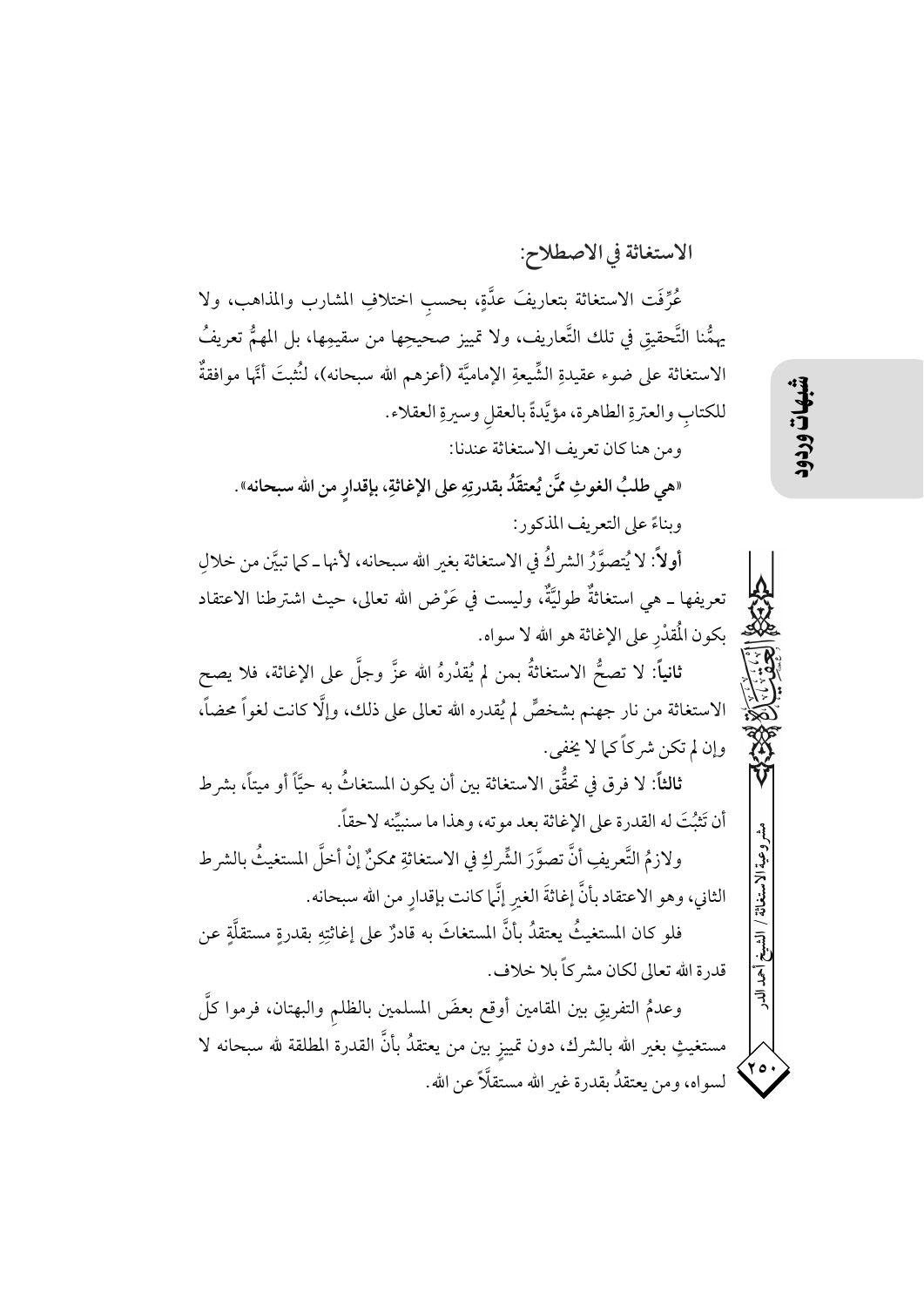تنبيه:

لا يخفى أنَّنا بملاحظة تعريف الاستغاثة استغنينا عن استعراض ومناقشة أدلَّة المانعين من الاستغاثة القائلين بحُرمتها، كابن تيمية وأضرابه، لكون جميع أدلَّتهم قائمةً على إرجاع الاستغاثة إلى الشرك!!

وأنت خبيرٌ بأنَّنا بعدما قدَّمناه ــ من تعريف الشرك والتوسل والاستغاثة ــ عادت أدلَّتهم خاويةً بالية، لا تعدو كونها مصادراتٍ وتحريفاً للكَلِم عن مواضعِهِ.

أدلَّةُ مشر وعيَّة الاستغاثة:

امتازَ مذهب أهل البيت (سلامُ الله عليهم) بتعدُّد الأدلَّة والبراهين على مسائله، فترى القرآن والحديثَ معتضدَيْن بالعقل حاضرين في جميع المسائل الاعتقاديَّة عند الشيعة الإماميَّة. ولا سيَّما الخلافيَّة منها، مع إضافةٍ فيها، وهي جعلُ أدلَّةَ المخالفين دليلاً عليهم لا لهم، مبالغةً في إظهار الحقِّ، وإسداءِ النُّصح، طلباً لمرضاة الله ومرضاة أوليائه الطاهرين (صلواتُ الله عليهم أجمعين).

ومسألتُنا التي نحن فيها من هذا القبيل، وسنستعرضُ أدلَّتها تباعاً، مقدِّمينَ الدليلَ الأعم على غيره، بالترتيبَ التالي:

- الأول: الدليل العقلي. • الثَّاني: سيرةُ العقلاء. • الثالث: الدليل النقلي.
	- القر آن
	- روايات الإمامية
	- روايات المخالفين.

العدد السادس

/ نه الحصة / ٢٣٦ هـ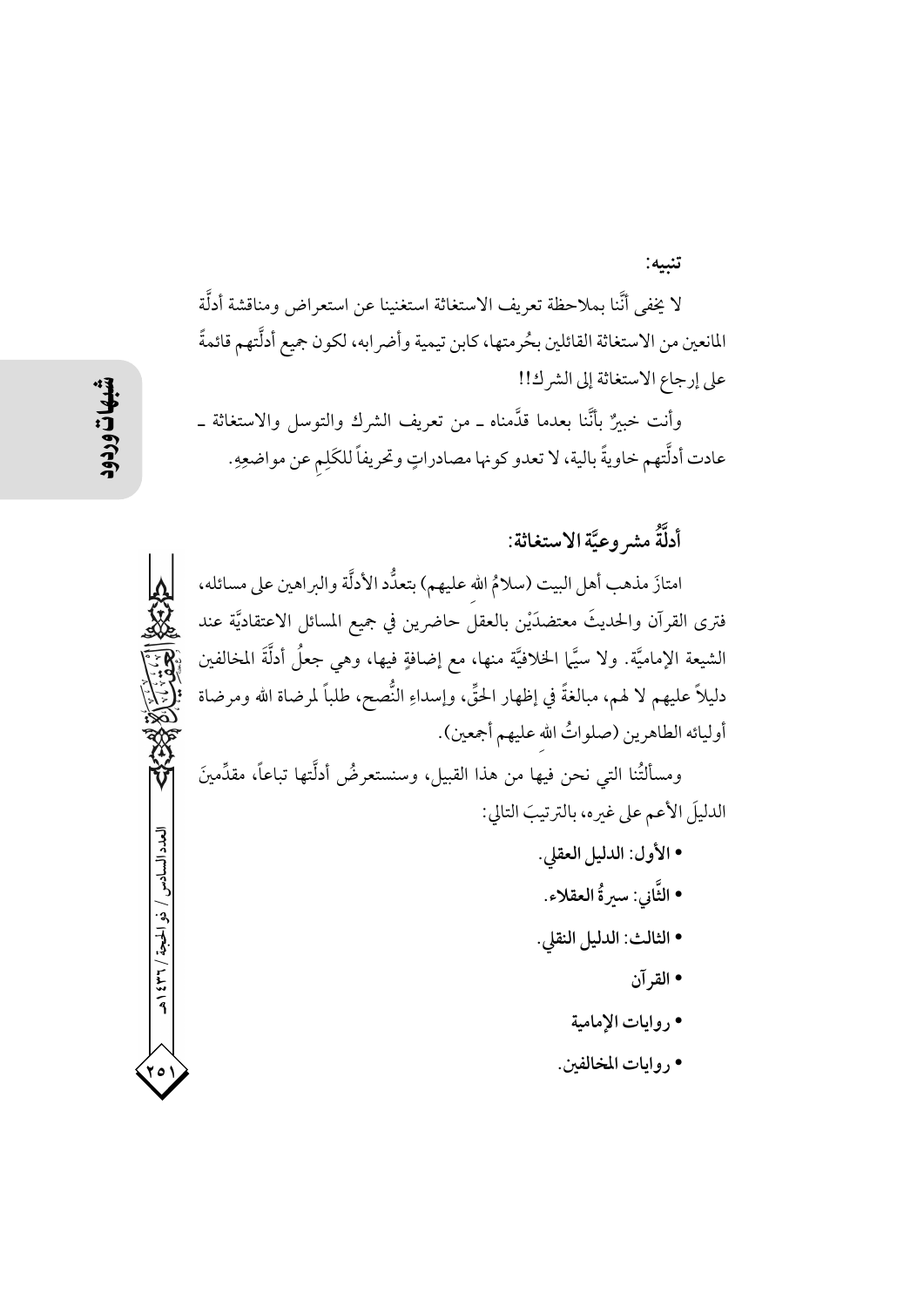## الدَّليلُ العقلي:

لَّا كانت الإستغاثة من المسلَّمات عندَ العقل والعُقلاء، لم نحتج لبسط الكلام في بيان الدليل العقلي والعُقلائي عليها، فنكتفي بمختصرٍ في كلٍّ منهما، يُثبتُ المرادَ ويُحقِّقُ الغاية.

يحكمُ العقلُ بقبح العقاب بلا بيان، أي يقبحُ من المولى معاقبةُ عبدِهِ على ارتكاب فعل لم يُبَيِّن له النَّهي عنه، أو على ترك فعلٍ لم يُبيِّن لهُ الأمرَ به.

وعليه، فيا لم يرد نهيٌّ ــ من الشرع المقدَّس ــ عن فعلٍ ما، نستكشفُ إباحةَ هذا الفعل وعدمَ حرمته بمقتضى القاعدة العقليَّة المذكورة.

نعم، لا إشكال في وجوب البحث والفحص عن الحكم في المسألة قبل اللجوء إلى قاعدة القبح بلا بيان، فإذا كانت نتيجة البحث سلبيَّةً جرت القاعدة، وإلا انتفت بانتفاء الموضوعها.

وستعلم قريباً أنَّ ما استُدلَّ به على حرمةِ الاستغاثة أجنبيٌّ بعيدٌ كلَّ البعد عن الاستغاثة التي نعتقد بها.

مَّا يحقِّقُ لنا موضوع القاعدة العقلية، وهو انتفاءُ البيان، لعدم وجودِ دليل شرعيٍّ ينهي عن الاستغاثة، فيُطبِّقُ العقلُ حكمَهُ: يقبحُ العقابُ بلا بيان؛ وتثبُتُ مشر وعيَّةُ الاستغاثة بالدليل العقلي.

### الدليل العقلائي:

لقد جَرَت سيرةُ العقلاء على استغاثة النَّاس ببعضهم البعض، فالجاهل يستغيث بالعالم، والمريضُ يستغيثُ بالطبيب، والضعيف يستغيثُ بالقوى، ونحو ذلك.

ولا يستغيثون بهم اعتقاداً بأنَّهم آلهةٌ! أو في عَرْض الله سبحانه!! بل بيا هـم يملكون ما يفقده المستغيث. شبهات eccec

مشر وعية الاستغاثة / الشيخ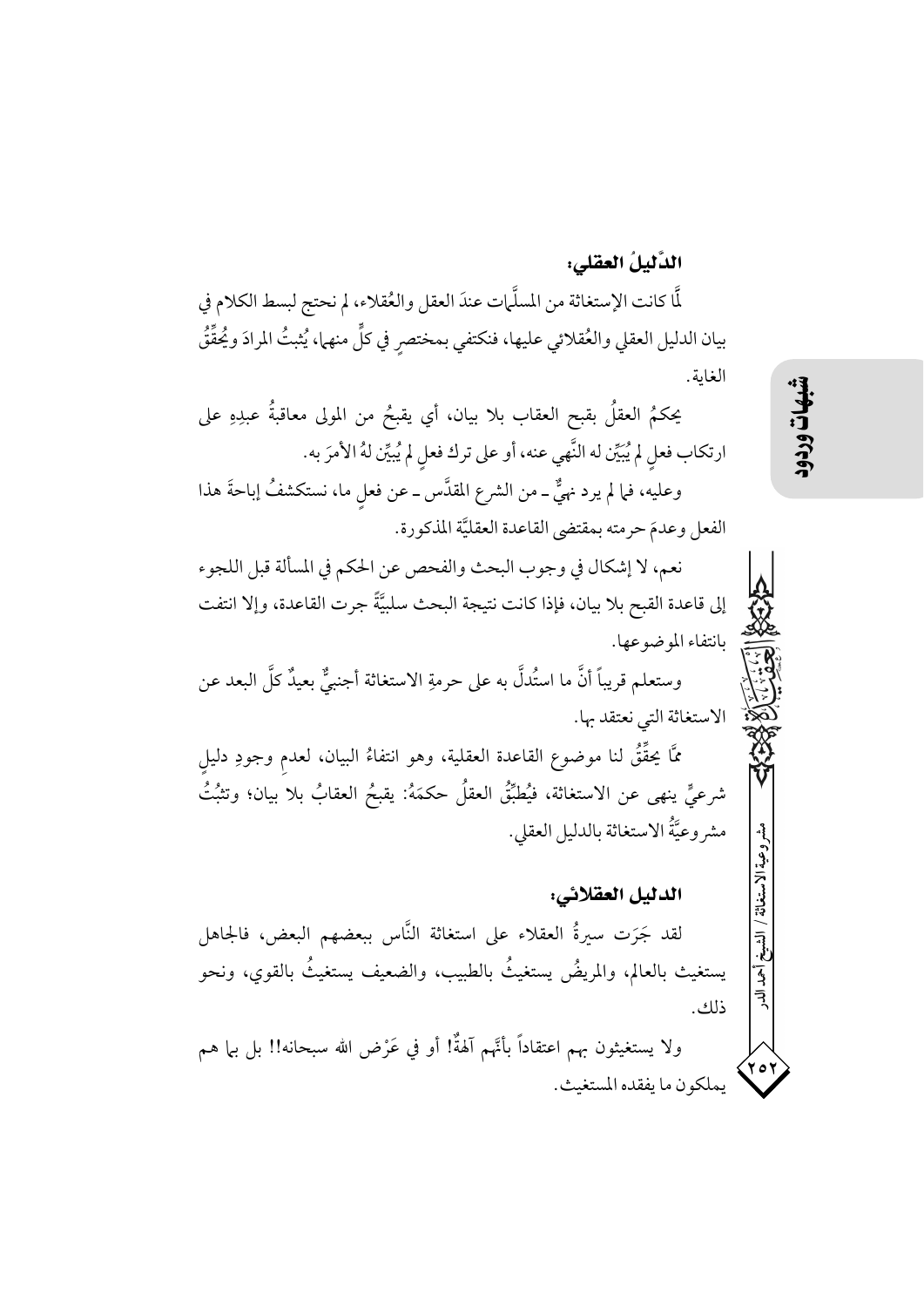ونفسُ هذه السيرة جاريةٌ بين الموحِّدين والمسلمين والمؤمنين إلى يومنا هذا، فترى الجاهلَ يقصدُ العالمَ ويطلبُ منه تعليمه؛ والمريضَ يقصدُ الطَّبيبَ ويطلبُ منه معالجتَه؛ والضعيفَ يلجأُ إلى القويِّ ويطلبُ منه الانتصار له؛ وهكذا.

ولم يردْ في أيِّ شريعة من الشرائع السماويَّة نهيٌ عن هذه السيرة، كما سننبِّهُ عليه في مناقشة ما زعموه من أدلةٍ على المنع.

وجريان هذه السيرةِ على مرأىً ومسمع من المعصوم لِمائِيَلاٍ مع عدم صدور الردع عنها، كافٍ في إثبات مشروعيَّتها، إذا لو لم تكن ممضيَّةً عندهم للظِّيلُ لردعوا عنها ومنعوا منها.

بل ستعرف قريباً أنَّهم (سلامُ الله عليهم) أدَّبوا المسلمين على هذه السيرة، وحثُّوهم عليها، كما في الأدعية التي كانوا يعلمونهم إيَّاها.

#### الدليل النقلي:

وهو منحصرٌ بالقرآن والعترة الطاهرة عندنا، لكونهما الناطقَين عن الله سبحانه، كما تفيدهُ الأدلةُ المتواترة، من قبيل حديث الثقلين، وغيره.

وأمَّا عند المخالفين فالدليل النَّقليُّ عندهم سنَّةٌ النبيِّ ﷺ وقولُ الصَّحابي، على اختلاف بينهم في وجوه حجية قول الصحابي، كما يظهر لمن راجع المطوَّلات من مصنَّفاتهم الفقهية ونحوها.

وها نحرُّ، نستعر ضُ الأدلَّة النقليَّةَ مبتدئين بأشرفها، وهو القرآن الكريم.

# القرآن يُقرُّ الاستغاثةَ المذكورة:

إنَّ القرآن الكريم هو المرجعُ الأولُ الذي أُمرنا بالرجوع إليه في أمور ديننا، واتفقَ المسلمون على ذلك رغم اختلاف فِرَقهم، وتعدُّد مذاهبهم، ومن هنا كان

العدد السادس

/ ذو الحجة / ٢٦١ / هـ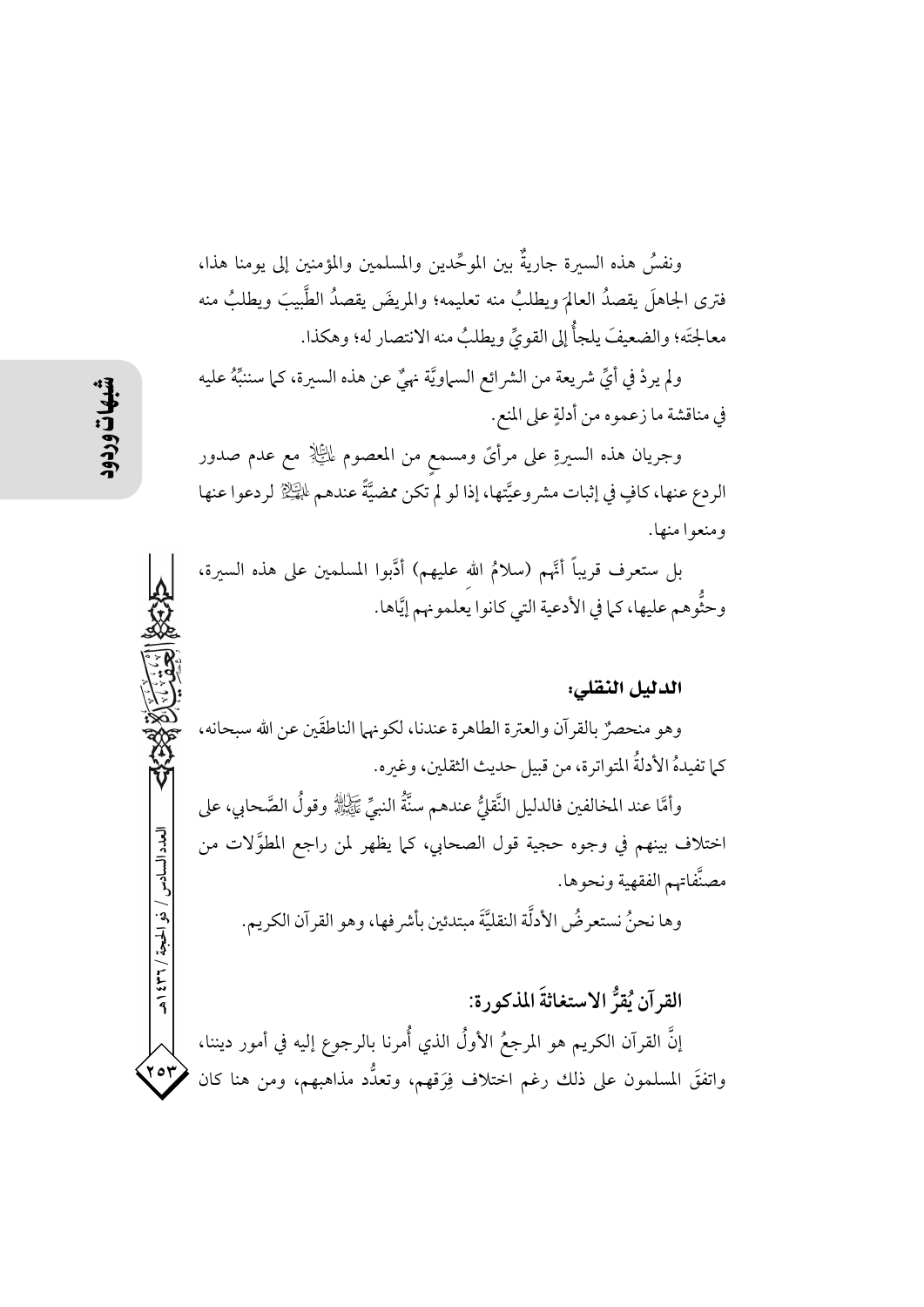الواجبُ على كلِّ مسلم التسليمَ بـما جاء في الكتاب العزيز، وعدم ردِّه مطلقاً، إلا في المتشابه فيُرجعُ فيه إلى من كان القرآنُ آياتٍ بيِّناتٍ في صدورهم.

ومن ردَّ شيئاً منه فقد حكم على نفسه بالكفر والجحود والعياذ بالله سبحانه، بدليل نصِّ القرآن والسنَّة المتواترةِ وإجماع المسلمين كافَّة.

ونحنُّ إذا رجعنا إلى كتاب الله تعالى نجلُهُ صريحاً في إمضاء الاستغاثة، كما في الأيات التي تحكي قصَّة نبي الله موسى (على نبيِّنا وآله وعليه السلام) مع الرجل الذي استغاث به.

يقولُ الله سبحانه: ﴿وَدَخَلَ الْـمَدِينَةَ عَلَى حِينٍ غَفْلَةٍ مِنْ أَهْلِها فَوَجَدَ فِيها رَجُلَيْن يَقْتَتِلان هذا مِنْ شِيعَتِهِ وَهذا مِنْ عَدُوِّهِ فَاسْتَغاثَهُ الَّذِي مِنْ شِيعَتِهِ عَلَى الَّذِي مِنْ عَدُوَّهِ فَوَكَزَهُ مُوسى فَقَضى عَلَيْهِ﴾ . وتقريبُ الاستدلال بهذه الآية الكريمة: أولاً ـ لقد نصَّ القرآن الكريم على أنَّ الرجل استغاث بموسى عليَّالٍا ، ولم ىستغث يالله تعالى ثانياً ــ لم ينقل القرآنَ اعتراض موسى لِلتِّلِلا على الرجل، بأنَّه كيف تستغيثُ بي دون الله سبحانه؟!! وسكوتُ نبي الله عن ذلك إمضاءٌ لفعل الرجل. ثالثاً ــ لقد أخبرنا الله سبحانه بأنَّ موسى استجاب لاستغاثة الرجل، مما يعني وعية الاستغاثة ا أَنَّه أقرَّهُ عملاً، فضلاً عن الإمضاء كما تقدم. رابعاً ــ لم يُسجل القرآنُ اعتراضَ الله سبحانه على استغاثة الرجل بغير الله، ولو كانت شركاً أو ضلالاً لكان ينبغي أن ينبِّـه عليه، لأنَّ القـرآن لا يقرُّ باطلاً والعياذُ آهل الد ىاللە. خامساً ــ لم ترد أَيَّةُ آيةٍ في القرآن ــ في موضع آخر ــ تصرِّحُ أو تلْمِحُ إلى الاعتراض على هذه الاستغاثة، أو تنهى عنها، كما جاء النهيُ عن الصلاة على المنافقين.  $\left\langle \gamma \circ \epsilon \right\rangle$ 

# يشنهان<br>آل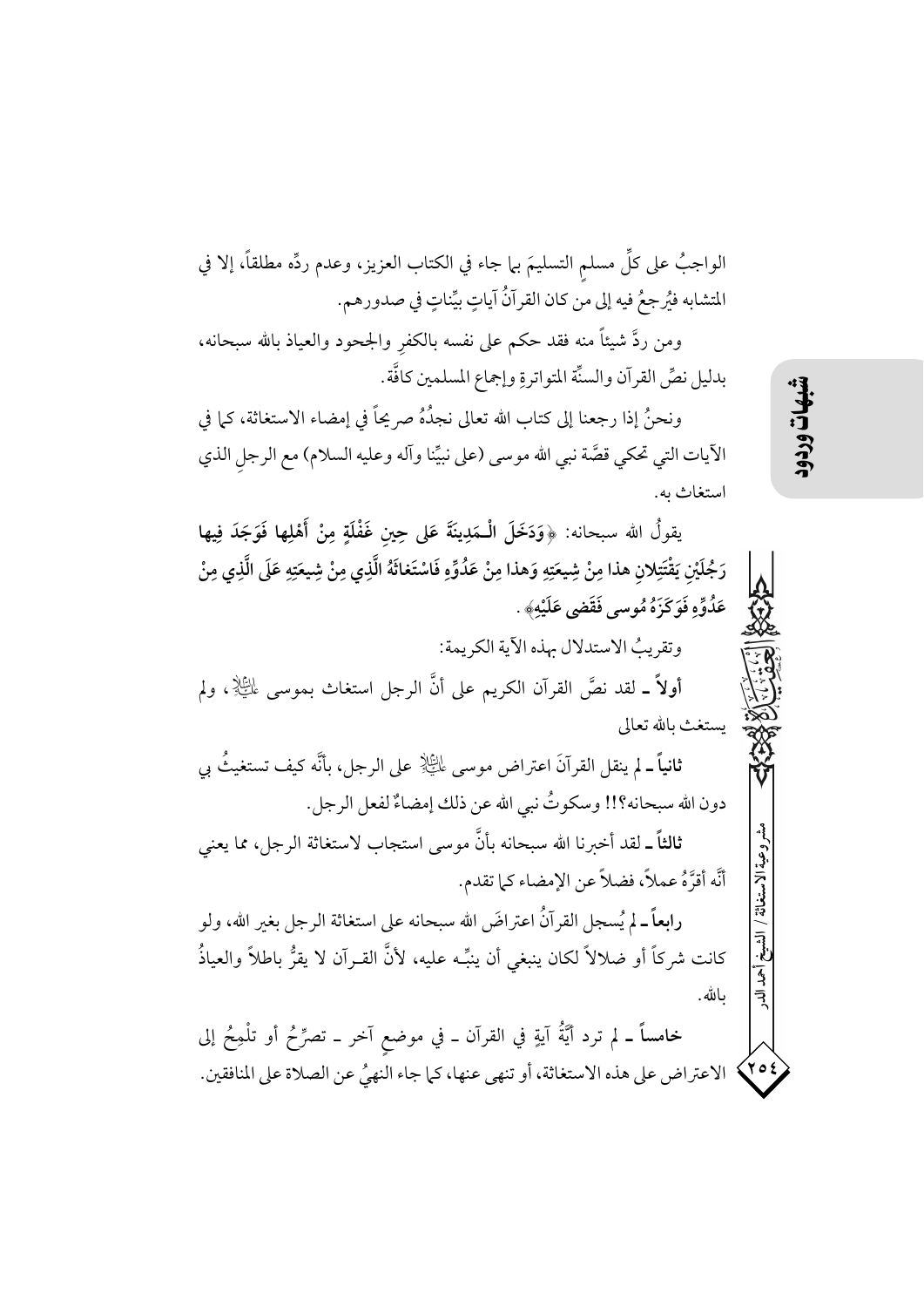أقرَّ القرآن الكريمُ الاستغاثةَ بغير الله سبحانه، ولا بدَّ لنا من إضافة قيدٍ لهذا الإقرار وهو أن تكون الاستغاثةُ جاريةً على السيرة العقلائية، فلا يدخلُ فيها الاستغاثةُ بغير الله اعتقاداً بِأنَّ غير الله له قدرةٌ مستقلَّةٌ عن الله تعالى، لكونِ ذلك شر كاً ىلا خلاف.

وعليه، فمن منع الاستغاثةَ بغير الله مطلقاً فقد ردَّ على القرآن، والرادُّ على القرآن رادٌّ على الله سبحانه، وهو الكفرُ بعينه.

وهناك آياتٌ أُخَرُ تدلُّ على العنوان، كآيات معجزة نبيٍّ الله عيسى (على نبيِّنا وآله وعليه السلام)، حيث كانوا يستغيثون بنبي الله لإحياء موتاهم وشفاء مرضاهم، فكان يغيثهم بإذن الله، واستعراض تلك الآيات وتفصيل الكلام فيها يُطلبُ من مظانه.

ففيها ذكرنا الكفاية لمن كان طالباً للهداية، مجانباً لسُبُل أهل الغِواية.

السُّنَةُ النبويَّةُ تُقرُّ الاستغاثةَ بل وتأمر ما:

النتيحة:

كثيرةٌ جداً هي الروايات الشَّريفةُ الواردةُ عن عِدل الكتاب، وهم النبيُّ وآلهﷺ في إقرار الاستغاثة، بل الأمر بها، الدالِّ على استحبابها للشارع المقدَّس. بل كذلك الروايات الواردة عن الصَّحابة الأجلَّاء وغيرهم. وفيها يلي عرضٌ لِباقةٍ روائيَّةٍ من رياض التراث الرِّوائيِّ الإمامي الشريف، وإنْ كانت مسألة الاستغاثةِ عندنا من بديهيَّات التشيُّع، قولاً وعملا.

روايات الإستغاثة في التراث الإماميِّ: لا خلاف بين أحدٍ من فقهاء الطَّائفة الحَقَّة في جواز الاستغاثة بالنبيِّ وآله ﷺ، بل وبغيرهم بالشرط المتقدِّم في تعريف الاستغاثة.

العدد السادس / ذو الحجة / ٣٦٦ / ه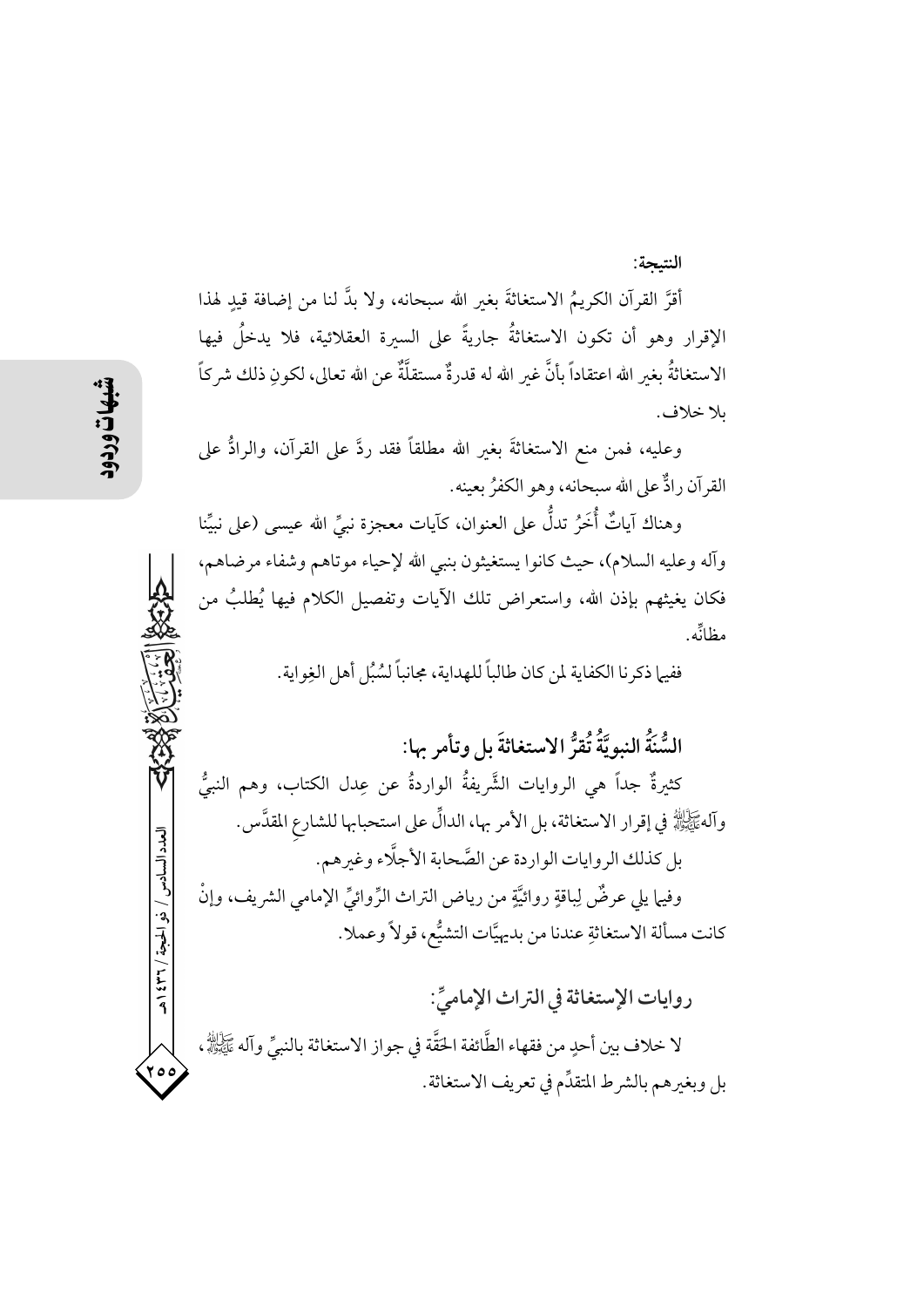وقد حفلت كتبهم ومصنَّفاتهم بذكر روايات الاستغاثة، أدعيةً وزياراتٍ ونحوها، بدءاً بأهمِّ كتبها وهو كتاب الكافي وصولاً إلى المؤلَّفات المعاصرة. ودعونا نتبرَّكُ بذِكر خمس رواياتٍ منها تيمُّناً بالخمسة أصحاب الكساء (سلامُ الله عليهم)، يثبتُ بها العنوان، ويتحقَّقُ المطلوب.

الروايةُ الأولى: نقشُ خاتم الإمام العسكري لِلتِّالِا :

روى الشيخُ الصَّدوق (رضوانُ الله عليه) بإسناد صحيح عن إبراهيم بن مهزيار ـ وهو من أصحاب الإمام العسكري لِمَلَيْكِ ـ حديثَ لقائِهِ بالإمام الحجَّةِ (عجَّل الله فَرَجَه)، وصدرُ الحديث يحكي كيفية لقاء ابن مهزيار برسول الإمام الحجَّة (أرواحنا له الفدا)، وسؤال الرسول عن العلامة التي مع ابن مهزيار، فقال له إبراهيم بن مهزيار: «لعلَّكَ تُريدُ الخاتم الذي آثَرَني اللهُ به من الطَّيِّب أبي محمد الحسن بن على عليه الجدائع

فقال: ما أردتُّ سواه، فأخرجتُهُ إليه، فلمَّ] نَظَرَ إليه استعبر وقَبَّله، ثمَّ قرأَ كتابَتَهُ، فكانت: يا اللهُ يا محمَّدُ يا عِلٌّ.

ثم قال: بأبي يداً طالما جِلْتَ فيها...»(١٣). محلُّ الشاهد: جعلُ الإمام المعصوم لِلتِّيالِ نقشَ خاتَمِهِ استغاثةً بالله ونبيِّه ووليِّه.

الر وايةُ الثانية: زيارة المعصومة ﷺ

وهي السيِّدةُ الطاهرةُ العالمةُ فاطمة بنتُ موسى بن جعفر، أختُ الإمام السلطان عليٍّ الرضا (صلواتُ الله عليهم أجمعين)، التي شرَّفت مدينةَ قم مذ نزلت  $Y \circ Y$ فيها، و بها أصبحت حرماً لآل محمد ﷺ.

مشر وعية الاستغاثة / الشيخ أحمد الدر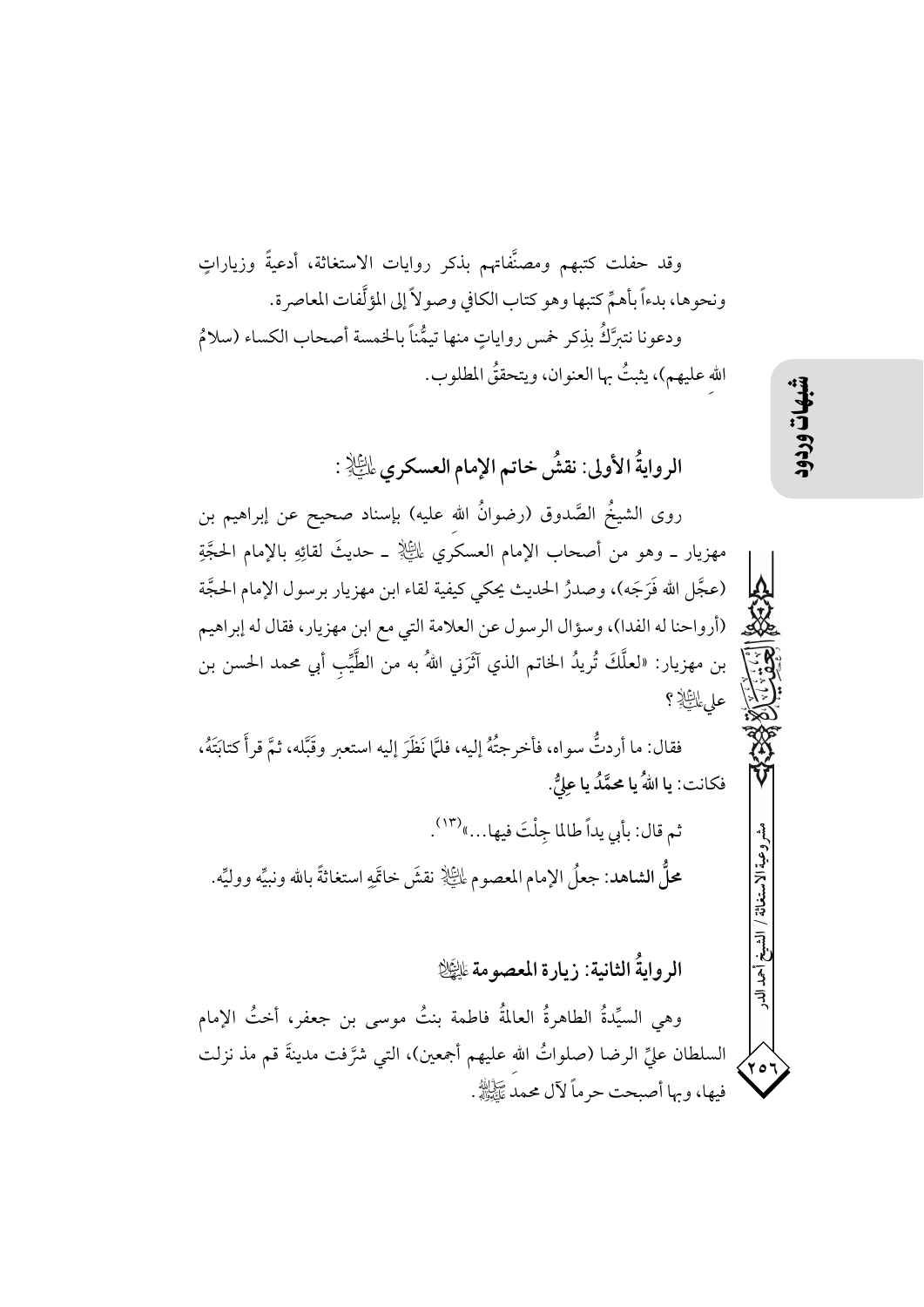شَرُفَـت فكانـت في الحــديثِ المُســنَدِ حرمـــــاً لآل البيـــــتِ آلِ محمَّــــــدِ ودَنَـت لتلثمَهـا السَّــها مُــذ ضُــمِّنت مص ريحانــــةً تُنمــــى لِعِــــترةِ أحمــــدِ خسرَّ الكلسيمُ لنسورِهِ المتوقَّــدِ (١٤) هي بنتُ موسى لا الكليمُ بـل الـذي أوردَ زيارتها العلَّامةُ المجلسي (رضوانُ الله عليه) بسندٍ صحيح أعلائيٍّ عن الرضا (سلامُ الله عليه)، قال: «يا سعدُ! عندكم لنا قبرٌ». قلت: جُعِلْتُ فداك، قبرُ فاطمةَ بنتِ موسى علِيْتَكِيلِ ؟ قال: «نعم، من زارها عارفا بحقها فله الجَنَّة، فإذا أتيت القبر فقم عند رأسها، مستقبلَ القِبلة، وكبِّر أربعاً وثلاثين تكبيرةً، وسبِّح ثلاثاً وثلاثين تسبيحةً، والحمَدِ ثلاثاً وثلاثين تحميدةً، ثمَّ قل: السلام على آدم صفوة الله… [إلى قوله]: يا فاطمةُ اشفعي لي في الجنَّة...» الزيارة<sup>(١٥)</sup>. وزيارتُها هذه (صلوات الله عليها) عاليةُ المضامين، محكمةُ المبانى، مُتقنةُ المعانى، سطورُها تدلُّ على صدورِها، ولنا شرحٌ بليغٌ عليها نسألُ الله التَّوفيقَ لإتمامه. العدد السادس محلُّ الشاهد: الاستغاثةُ بمولاتنا المعصومة فاطمةَ بنتِ موسى (سلامُ الله عليهما). / ذو الحجة / ٢٦١ / هـ الر وايةُ الثالثة: دعاء التَّوسُّل: وهو دعاءٌ جليل في التوسُّل والاستغاثة، مرويٌّ عن أئمَّتنا (صلواتُ الله عليهم)، أورده العلَّامة المجلسيُّ (رضوانُ الله عليه) في بحاره'```، قائلاً: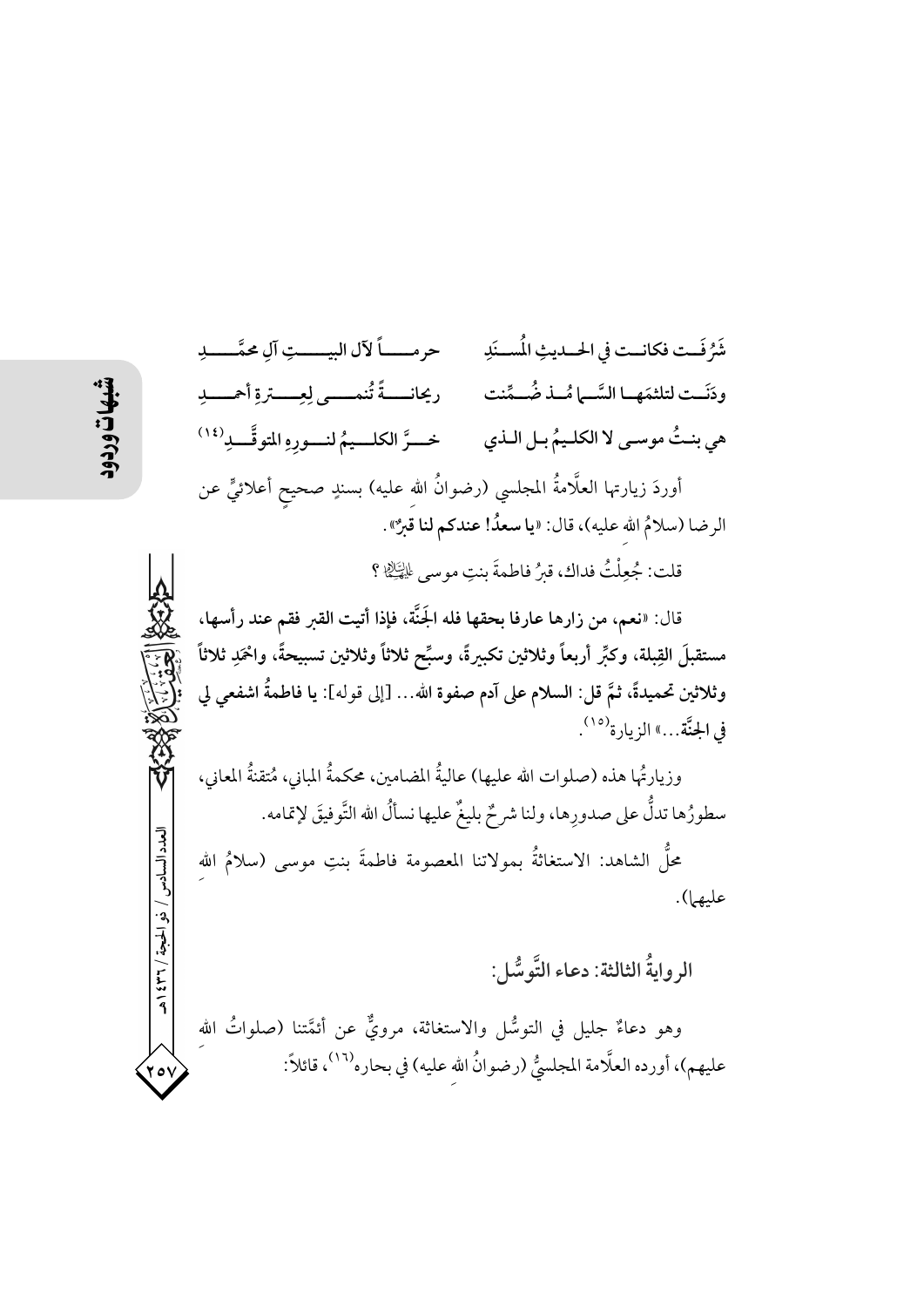وجدت في نسخة قديمة من مؤلفات بعض أصحابنا (رضي الله عنهم) ما هذا لفظه:

هذا الدُّعاءُ رواه محمدُ بنُ بابويه''' ﴿ عَلَىٰهُ عنِ الأئمةِ ''' الصِّحْلَا، وقال: ما دعوتُ في أمرِ إلا رأيتُ سرعةَ الإجابة، وهو:

«اللهم إني أسألك وأتوجه إليك بنبيك نبي الرحمة محمد ﷺ، يا أبا القاسم! يا رسول الله! يا إمام الرحمة! يا سيدنا ومولانا! إنَّا توجَّهنا، واستشفعنا، وتوسَّلنا بك إلى الله، وقدَّمناك بين يدي حاجاتنا، يا وجيهاً عند الله! اشفع لنا عند الله...» الدعاء.

وهو يعدِّدُ المعصومين الأربعةَ عشرَ واحداً تلو الآخرِ، بدءاً برسول الله عَظَيْلَةُ وانتهاءً بخاتم الأئمَّة المهدي (عجَّل الله اليُمنَ بلقائه)، ويتوسُّل بهم فرداً فرداً، ثم ر<br>لکھ يتوسَّل بهم جمعاً.

وهذا الدُّعاءُ له قداستُهُ عند المسلمينَ الشيعةِ (أعزَّهم الله)، يدمنون تلاوتَهُ في بيوتهم ومساجدهم وحسينيَّاتهم، ولَكَم فرَّجَ الله به عنهم، وقضى حاجاتهم، ببركةِ محمدٍ وآلٍ محمدٍ ﷺ.

الروايةُ الرَّابعة: يا مولاتي فاطمةُ أغيثيني

روى الفقيهُ الجليلُ الشيخ سليهان بن الحسن الصهرشتى ــ وهو من تلامذة السيد المرتضى وشيخ الطائفة (رضوانٌ الله عليهم) ـ في كتابه: قبس المصباح، عن المحدِّث الجليل المُفَضَّل بن عمر، عن أبي عبد الله ﷺ قال: «إذا كانت لك حاجةٌ إلى الله، وضِقتَ بها ذَرْعاً، فَصَلِّ ركعتين، فإذا سلَّمت كَبِّر اللهَ ثلاثاً، وسَبِّعْ تسبيحَ فاطمةَ التَّالِ

ثمَّ اسجد وقل مائة مرة: يا مولاتي فاطمةُ أغيثيني <sup>(١٩)</sup>.

و<br>پې

: الاستغاثة /

الشيخ

آهل الد

ره ۲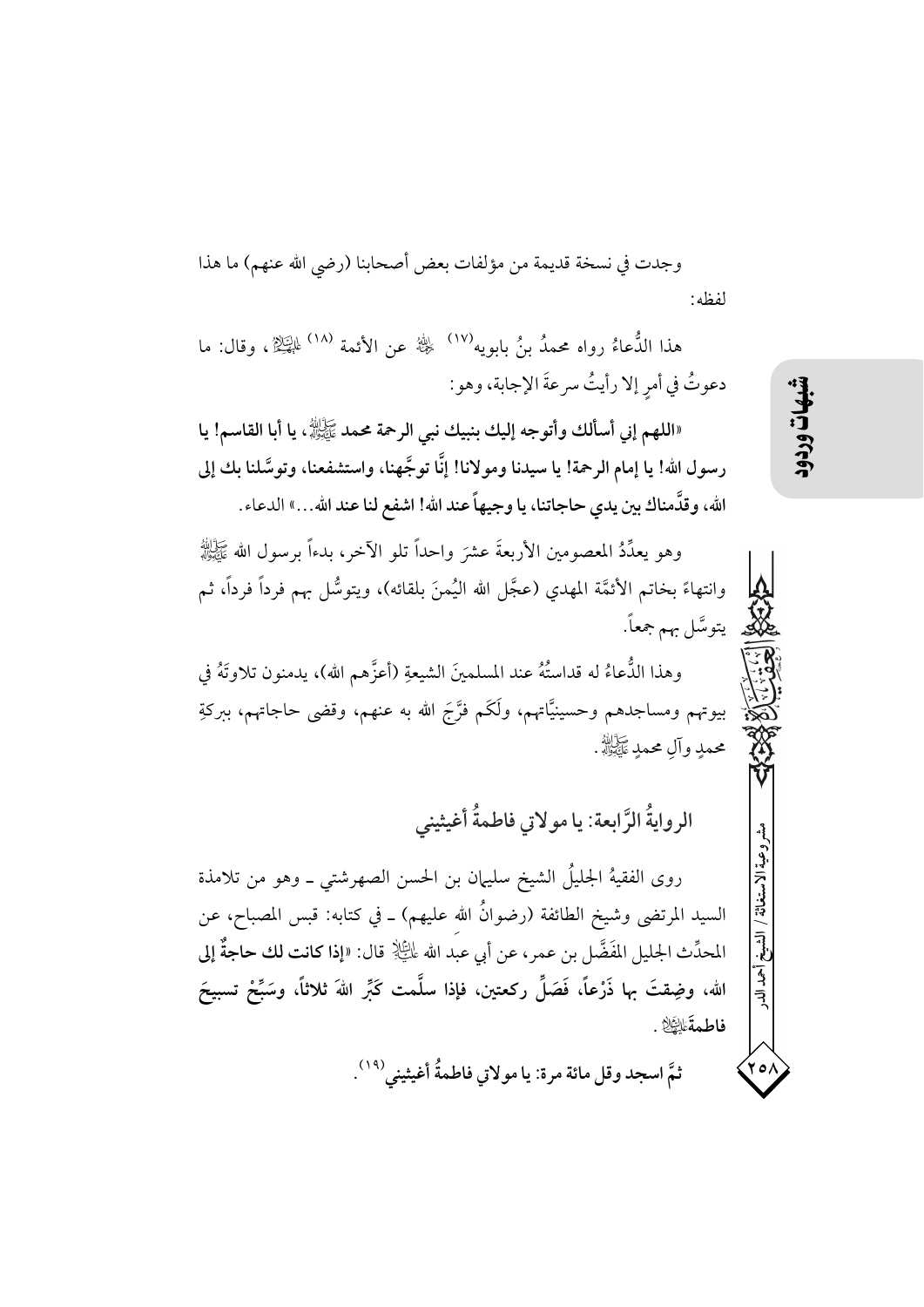ثمَّ ضعْ خدَّكَ الأيمنَ على الأرض، وقل مثل ذلك، ثم عُدْ إلى السجود، وقل ذلكَ مائةَ مرةٍ وعشرَ مرَّات، واذكر حاجتَكَ، فإنَّ الله يقضيها»<sup>(٢٠)</sup>.

الروايةُ الخامسة: استغاثةُ الأئمَّة بأمَّهم الزهراء (صلواتُ الله عليهم أجمعين) روى ثِقةُ الإسلام الكليني (رضوانُ الله عليه) بسندٍ صحيح عن علي بن أبي حمزة، عن أبي إبراهيم لِمائِيًا۞ (٢١)، قال: قال لي: «إنِّي لموعوكٌ منذ سُبعةِ أشهر، ولقد وعكَ ابني اثني عَشَرَ شهراً، وهي تَضاعفُ علينا، أشْعَرتُ أنَّها لا تأخذُ في الجسد كلِّهِ، وربيا أخذت في أعلى الجسدِ ولم تأخذْ في أسفَلِهِ، وربَّها أخَذَت في أسفَلِهِ ولم تأخذْ في أعلى الحسد كلِّه».

قلت : جُعِلتُ فداك، إنْ أذنتَ لي حدَّثْتُكَ بحديثٍ عن أبي بصير، عن جدِّكَ أنَّهُ كان إذا وعكَ استعانَ بالماء البارد، فيكونُ له ثوبان، ثوبٌ على جسده، وثوبٌ في الماء، يُراوِحُ بينهما، ثمَّ ينادي \_ حتى يُسمَعُ صوتُهُ على باب الدار : «**يا فاطمةُ بنتَ محمَّد**»؟! فقال: «صَدَقَ». فقلت: جُعلتُ فداك، فما وجدتُّم للحُمَّى عندَكُم دواءً؟! فقال: «ما وجدنا لها عندنا دواءً إلا الدُّعاءَ والماءَ البارد. إنِّي اشتكيتُ، فأرسل إليَّ محمدُ بنُ إبراهيمَ بطبيبٍ له، فجاءَني بدواءٍ فيه قَيءٌ، فأبيتُ أن أشرَبَهُ، لأنِّي إذا قيئتُ زالَ كلُّ مِفصَلٍ عنِّي»<sup>(٢٢)</sup>. والمرادُ بالدعاء استغاثتهم لِلْهَيِّلْأُ بِأُمِّهِم فاطمة بنت محمد ﷺ، وهو محلَّ الشاهد. ونكتفى بهذا المقدار من الرِّوايات الشريفة في باب الاستغاثة، ومن أراد الاستزادة فليرجع إلى كتب الأدعية والزيارات فهي عابقة برياحينها فوَّاحةٌ بشذاها. رواياتُ الاستغاثة في التراث المخالف:

يتعجَّب المتتبِّعُ لأقوال المخالفين وآرائهم في الاستغاثة، فقولٌ حرَّم الاستغاثة

العدد السادس / ذو الحجة / ٣٦٦ / ه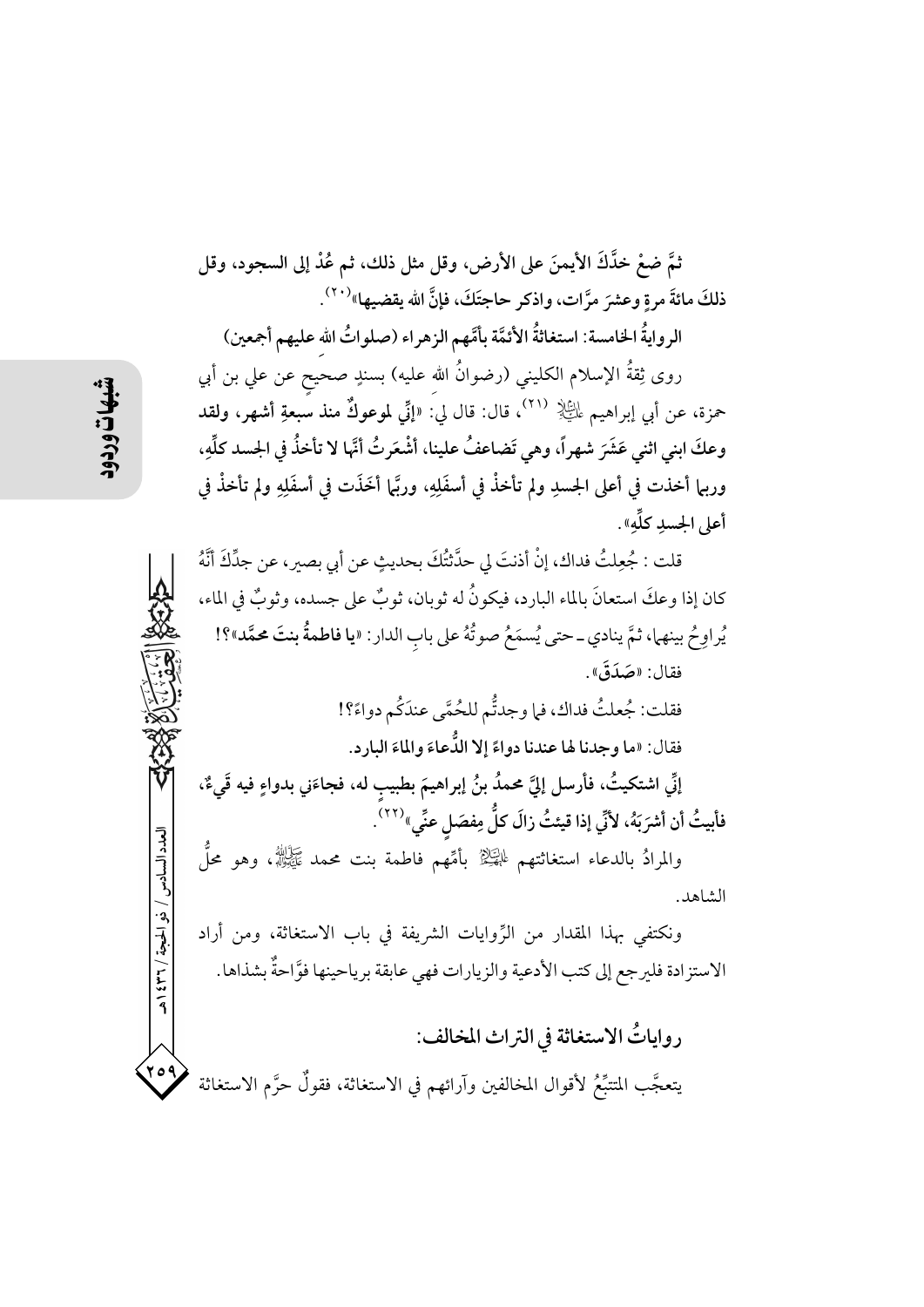بغير الله مطلقاً، وقولٌ خصَّ الحرمةَ بالاستغاثة بالميت دون الحي، وقولٌ جوَّز الاستغاثة بالنبي ﷺ دون غيره، إلى غيرها من الأقوال التي تكشف عن الأهوائيَّة التبي عبثت بدين الله وشر عه!!

ويزدادُ المرءُ تعجُّباً عندما يجدُ أنَّ مصادرهم حافلةً بالأدلَّة النافيةِ لأقوالهم، المثبتة لنقيضِها، فيثبت التناقض بين الدليل المفترض والنتيجة المعتمدة.

وها نحنُ نستعرضُ شطراً من رواياتهم الدالَّة على مشر وعيَّة الاستغاثة مطلقاً، بِالنبي ﷺ وغيره، حياً كان أم ميِّتاً، مع الالتفات لتعريف الاستغاثة الآنف الذكر .

الرواية الأولى: استغاثة الصحابي بالنبي في قبره! روى ابن أبي شيبة الكوفي (المتوفى سنة ٢٣٥ه) في مصنَّفه قائلاً: حدثنا أبو معاوية، عن الأعمش، عن أبي صالح، عن مالك الدار ــ وكان خازنَ عمر ــ قال: أصاب النَّاسَ قحطٌ في زمن عُمَرٍ، فجاء رجلٌ إلى قبر النبي (صلى الله عليه [وآله] وسلم، فقال: يا رسول الله! استسق لأَمَّتك، فإنَّهم قد هلكوا. فأتى الرجلَ في المنام، فقال له ائت عمر ... الحديث (٢٣). ومحلُّ الشاهد في الحديث هو الاستغاثة بالنبي ﷺ في قبره، على مرأى ومسمع من الصَّحابة!! فيدلُّ على مشروعيَّة الاستغاثة عندهم جزماً، مع الالتفات لكونهاً وعية الاستغاثة / الشيخ أحمد الدر استغاثة بالميت، وهي غايةٌ هذا الباب. غير أنَّ الاستدلال بهذا الحديث يتو قَّفُ على أمرين: الأول: إثباتُ صحة السند. والثاني: معرفةُ هو ية الرجل المستغيث. أمَّا السند: فلا إشكال في صحَّته بناءً على مبانيهم، بل نصَّ إمامهم ابن حجر على صحَّته بقوله: وروى ابن أبي شبية بإسناد صحيح من رواية أبي صالح السَّمان عن

شهات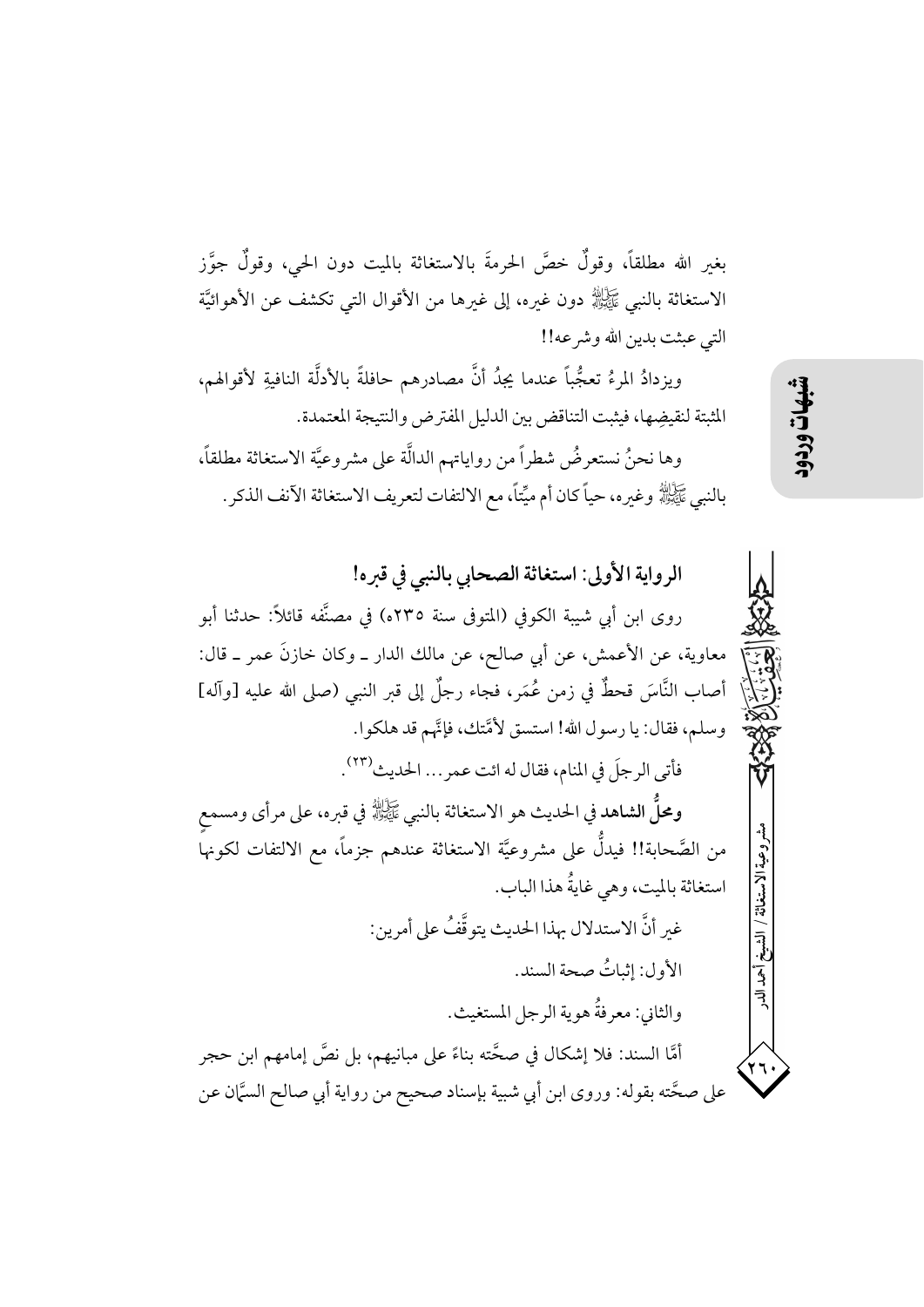مالك الدار...ثم ذكَرَ هذا الحديث<sup>(٢٤)</sup>.

ومالكُ الدَّار: هو مالك بن عياض، له إدراك، أي كان صغيراً يوم أدرك النبي `` كَتَالِلَهُ ، روى عن أبي بكر وعمر ``` ، وروى عنه أربعةٌ من ثقاتهم ``` ، بل ذكرهُ ابنِ حبَّانٍ في الثِّقاتِ<sup>(٢٨</sup>).

هذا، ولا مجالَ عندهم للطعن فيه عندهم، لإنَّ الطعنَ فيه طعنٌ في عمرٍ وعثمان، فمالك الدار هذا كان ثقة عمر وعثمان، ولذلكَ ولَّياه بعضَ أمورهم<sup>(٢٩)</sup>، بل كان عمر بعدُّ مالكاً من آله<sup>(٣٠)</sup>!!

ومن أراد تفصيلاً أكثر حولَ حجيَّة سند هذا الحديث عندهم فليرجع إلى كتاب (رفع المنارة)، فلقد بحث الرواية سنداً بحثاً وافياً(٣١).

وامًّا هوية الرجل المستغيث، فهو الصحابي بلال بن الحرث المزَنِي، ذكر ذلك إمامهم ابن حجر في شرحه".

ولو فرضنا جهالتَهُ فهي لا تقدح في الاستدلال بالرواية، حيثُ أقرَّه سيِّدُهم عمر ـ كما جاء في الحديث ـ ولم يعترض عليه، بل لم يُنقل اعتراضُ أحدٍ من الصحابة عليه، وهذا إقرار لا يتطرَّقُ إليه الإنكار .

أقول: ولو لم يرد في كتبهم غير صحيحتهم هذه لكانت فيها الكفاية وحصول الغاية بثبوت مشر وعيَّة الاستغاثة بالنبيِّ ﷺ بعد موته، فضلاً عن حياته.

### الر واية الثانية:

روى إمامهم البخاري في صحيحه، بإسناده عن عبد الله بن عمر، قال: قال رسول الله (صلى الله عليه [وآله] وسلم): «ما يزالُ الرجلُ يسألُ الناسَ حتى يأتي يومَ القيامة ليس في وجهه مزعة لحم».

 $(77)$ وقال: «إنَّ الشمسَ تدنو يومَ القيامة، حتَّى يبلغَ العَرَقُ نصفَ الأذن، فبينها هم

العدد السادس

، ذو الحجة / ٢٦١ / ه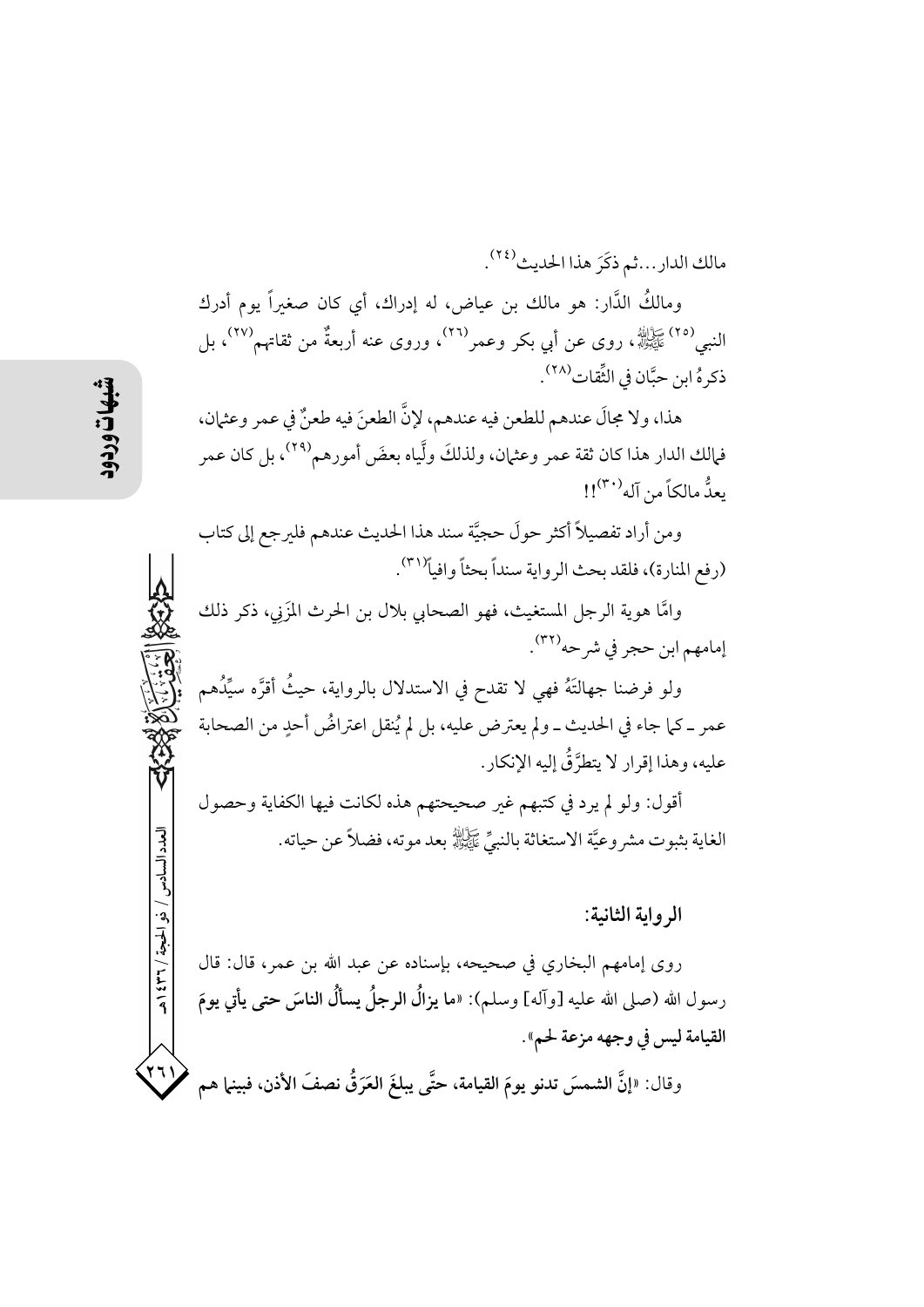كذلك استغاثوا بآدم، ثمَّ بموسى، ثمَّ بمحمَّد (صلى الله عليه [وآله] وسلم». وزاد عبد الله، حدثني الليث، قال: حدثني ابن أبي جعفر: «فيشفع، ليقضي بين الخلق، فيمشي حتى يأخذ بحلقة الباب، فيومئذٍ يبعثُهُ الله مقاماً محموداً، يحمَدُهُ أهلُ

الجمع كلُّهم»<sup>(٣٣)</sup>.

وهذا الحديث من أبلغ أحاديثهم في مشروعيَّة الاستغاثة، حيثُ إنَّه يخبرُ بأنَّ الناس يوم المحشر، يوم ﴿لا تَمَّلكُ نَفْسٌ لِنَفْسٍ شَيْئاً﴾، يومَ ﴿لا يَنْفَعُ مَالٌ وَلا بَنُون إلا مَنْ أَتَمِى اللهَ بِقَلْبٍ سَلِيْمٍ ﴾، يستغيثون بغير الله، بآدم فلا يؤذنُ له بإغاثتهم، ثمَّ بموسى فلا يؤذنُ له كذلك، ثم بمحمد عَيَّالِلَّهُ فيؤذنُ له.

الرواية الثالثة: استغاثة هاجر (رضوانٌ الله عليها)

روى إمامهم البخاري في صحيحه، بإسناده عن ابن عباس، قال: لما كان بين إبراهيم وبين أهله ما كان، خرج بإسهاعيل وأم إسهاعيل ومعهم شنة فيها ماء، فجعلت أم إسهاعيل تشرب من الشنة فيدر لبنها على صبيِّها حتى قدم مكة، فوضعها تحت دوحة، ثم رجع إبراهيم إلى أهله...

[إلى أن قال]: فذهبَتْ فصعَدَتْ الصَّفا، فنظَرَت ونظَرَت، فلم تحسَّ أحداً، حتى أمَّتَ سبعاً، ثم قالت: لو ذهبتُ فنظرتُ ما فعل، فإذا هي بصوتٍ! فقالت: أغثْ إن كان عندكَ خبر .

فإذا جبريل، قال: فقال بعقبه هكذا، وغمز عقبه على الأرض، قال: فانبثق الماء فدهشت أم إسهاعيل، فجعلت تحفر .

قال: فقال أبو القاسم (صلى الله عليه [وآله] وسلم: لو تركته كان الماء ظاهراً...الحديث»<sup>(٣٤)</sup>.

ومحلٌّ الشاهد استغاثتُها بصاحب الصوت الذي سمعته، مع نقل النبيِّ ﷺ لاستغاثتها دون الاعتراض عليها. مشر وعية الاستغاثة / الشيخ أحمد الدر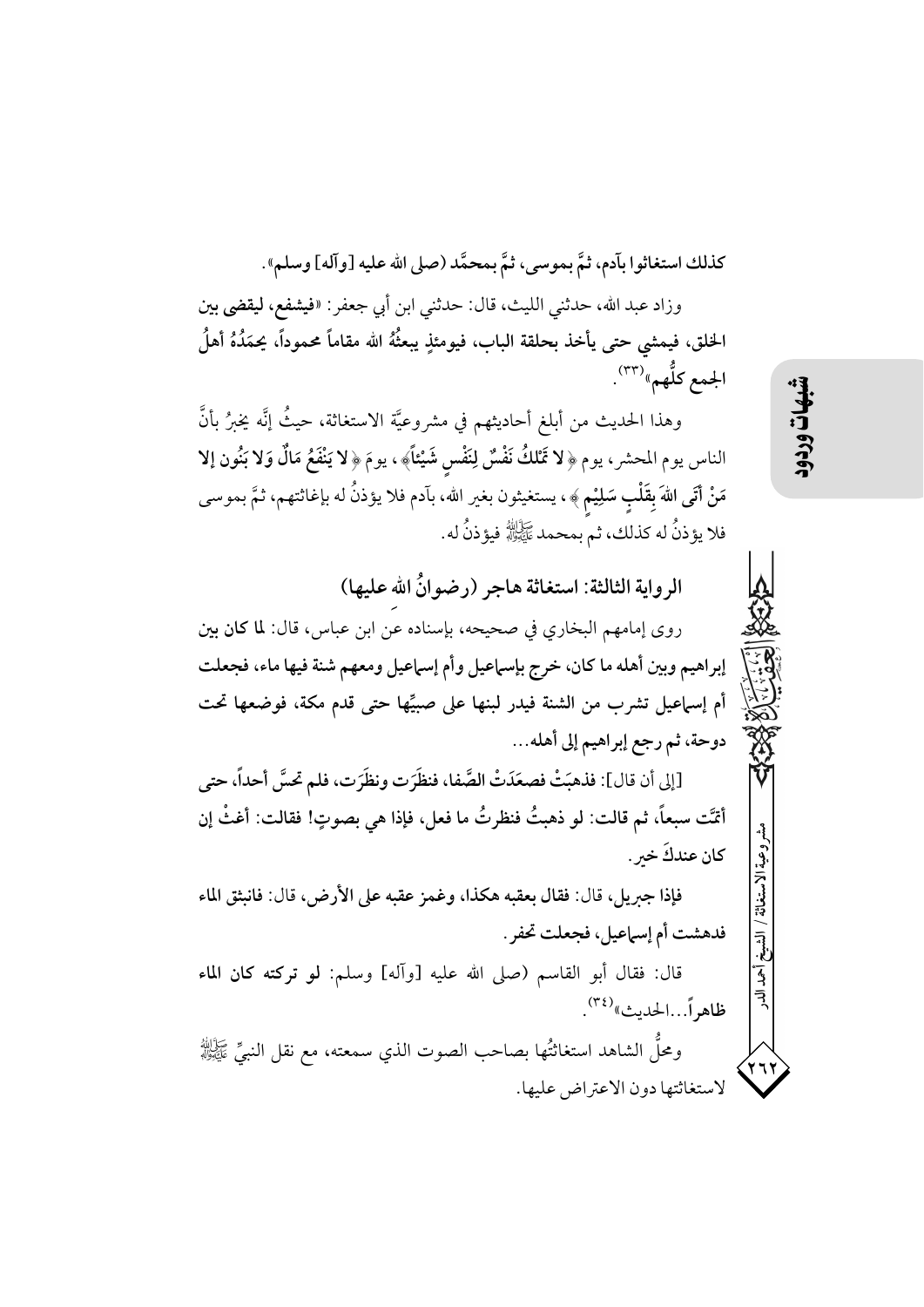وتوهُّمُ أنَّها استغاثت بالله سبحانه ظاهرُ الفساد، لكونها استغاثت بمن أصدر صوتاً، مضافاً لقو لها: إن كان عندك خبر!!

الرٌّ وإية الرابعة: أعينوا عبادَ الله: روى الطبراني عن الثِّقات، عن ابن عباس، أنَّ رسول الله (صلى الله عليه [وآله] وسلم قال: «إنَّ لله ملائكةً في الأرض سوى الحفظة، يكتبونَ ما يسقطُ من ورَقِ الشَّجرِ، فإذا أصاب أحدَكُم عُرجةٌ<sup>(٣٥)</sup> بأرض فلاة، فليُنادِ: أعينوا عباد الله»<sup>(٣٦)</sup>.

وأخرجَهُ البيهقي في شُعب الإيهان، وفيه: «فإذا أصابَ أحدَكُم عُرجةً في الأرض، لا يقدرُ فيها على الأعوان، فليَصحْ فليَقُلْ: عبادَ الله أغيثونا! أو: أعينونا رحمكم الله، فإنه سَيُعانُ»<sup>(٣٧)</sup>.

وروى الطبراني نحوه، وقال بعده: وقد جُرِّبَ ذلك (٣٨).

وقال الحافظ ابن حجر \_ في حاشيته على إيضاح المناسك ــ: وهو مجرَّبٌ كما قاله الراوي للحديث<sup>(٣٩)</sup>.

والحديث صريحٌ في مشروعيَّة الاستغاثة بالملائكة، وطلب العون منهم، بل يدلُّ على أنَّ الاستغاثةَ بغير الله قد تكون أدباً من آداب الله، فالنبي ﷺ علَّمَ أصحابه هذه الاستغاثة، ووعدهم بالإغاثة.

وسنَدُهُ كما أفدنا، لا غبار عليه، ولو أمكن النقاش في بعض رجال السَّنَد فإنَّ عملَ أئمَّتهم وفقهائهم ـ كالطبراني وابن حجر وغيرهم ـ كاشفٌ عن اعتبار الحديث عندهم، وهذا أبلغُ من تصحيح السند بتوثيق الرواة.

بل رووا بالاسناد الصحيح<sup>(٤٠)</sup> عن إمامهم أحمد بن حنبل أنَّه قال: (حَجَجْتُ خمسَ حِجَج منها ثنتين راكباً وثلاثة ماشياً، أو ثنتين ماشياً وثلاثة راكباً. فَضَلَلْتُ الطريقَ في حِجَّةٍ، وكنتُ ماشياً، فجعلتُ أقول: يا عبادَ الله دلُّونا على الطَّرِيقِ، فلم أزلْ أقو لُ ذلك حتى وقعْتُ على الطَّرِيقِ)(<sup>(٤)</sup>.

العدد السادس / ذو الحجة / ٣٦ / ٤٣٩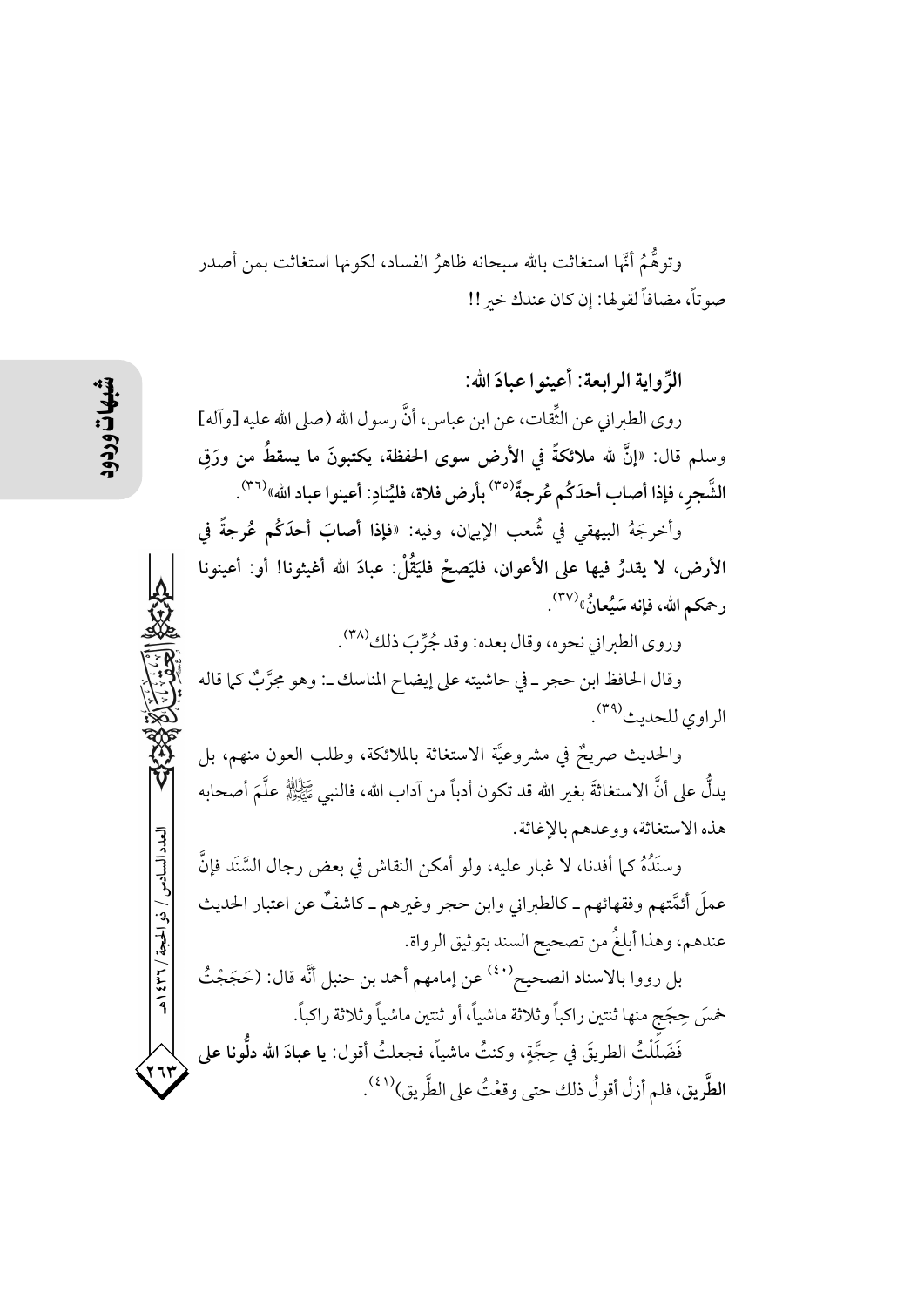الرواية الخامسة: استغاثة عائشة، وعام الفتق! روى الدَّارمي في سُنَنِهِ، بإسناده عن أبي الجوزاء أوس بن عبد الله، قال: قُحطَ أهلُ المدينة قحطاً شديداً، فشَكَوا إلى عائشة، فقالت: انظروا قبرَ النبيِّ (صلَّى الله عليه [وآله] وسلم)، فاجعلوا منه كوى إلى السماء، حتى لا يكونَ بينَهُ وبينَ السَّماءِ سقُّفٌ. قال: ففعلوا، فمُطِرنا مَطَراً، حتَّى نبتَ العُشبُ، وسمنت الإبلُ، حتَّى تفتَّقت من الشحم، فسُمِّيَ عامُ الفَتْقِ (٤٢). وسند الحديث صحيح كيا يظهرُ لمن راجع رجاله، ومن شاء الوقوف على

تفصيل رجال السند وتعديلهم، والجواب على جهالات الألباني فليراجع كتاب رفع  $\mathcal{L}^{(\mathfrak{X})}$ المناد ة

أمَّا محلُّ الشاهد في الحديث فهو أمرُ عائشة لأهل المدينة بالاستغاثة بقبر النبي عَلَيْ اللهُ !!<br>النبي عَلَيْ وَلَهُ !!

والقدرُ المتيقَّنُ منه أنَّه استغاثةٌ برسول الله ﷺ وهو في قبره، مع أنَّ الظاهر كونه استغاثةً بقبر النبي فضلاً عن الاستغاثة به ﷺ.

وهو صريح بمشروعية الاستغاثة بل بكونها من بديهيَّات المسلمين منذ ذلك الزمن كما لا يخفي، حيث ساراعوا لامتثال أمرها، وعاينوا أثر الاستغاثة بأعينهم، وِ تناقلو ها كرامةً للنبيِّ عَلَيْ اللهُ ۚ

وبها استعرضناه من روايات الاستغاثة من الطُّرُق المعتبرة لدى الشيعة والسنة ثَبَتَ العنوان وتحقَّقَ المراد، وبانَ أنَّ الاستغاثةَ سيرةُ المسلمين منذ عهد النبيِّ ﷺ وإلى يومنا هذا، لم يردع عنها أحدٌ، بل جاء التأييدُ لها، بل الأمر بها. نعم، بقى علينا أن نُنبِّهَ على إشكاليَّةٍ أثارها بعضهم، جهلاً بالواقع أو تجاهلاً له

وجهالة، وهي إشكالية الاستغاثة بالميت.

ِ وعية الاستغاثة / الشيخ أحمد الدر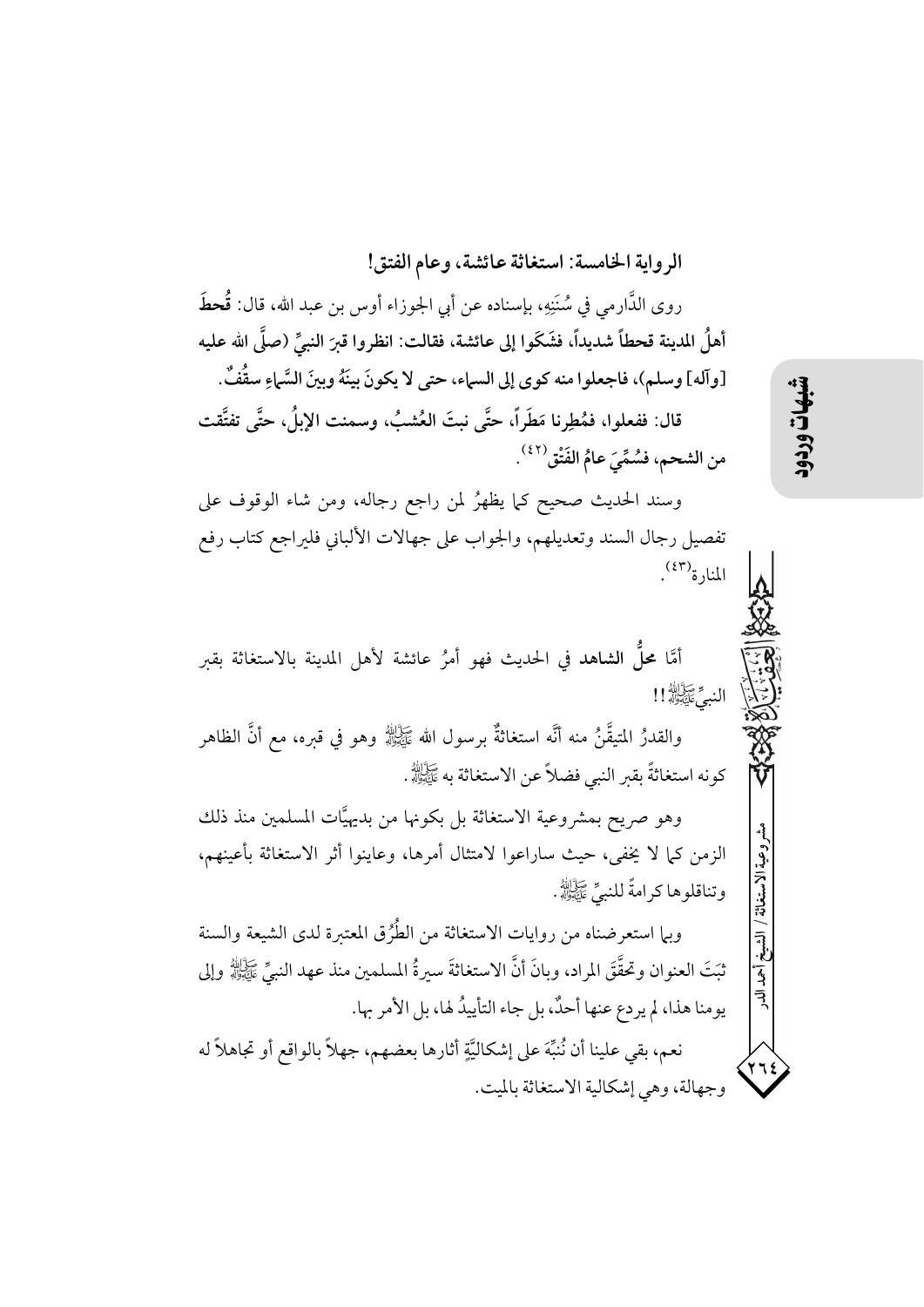# مشر وعيَّة الاستغاثة بالميِّت والحيِّ سيَّان:

لا يكادُ ينقضي التَّعَجُّب ممَّن فرَّق بين الاستغاثة بالحيِّ والاستغاثة بالميت، فأجازها في الأول وحرَّمها في الثاني، وهو تحكُّمٌ محضٌ، وترجيحٌ بدون مرجِّح.

لأنَّ منشأً حرمةِ الاستغاثة بغير الله ـ عند القائلين بالحرمة ـ رجوعِ الاستغاثة إلى الشرك، وليس ثمَّةَ وجهٌ للتفريق بين الشرك بالحيِّ والشرك بالميت!! فالشركُ حرامٌ مطلقاً

ولو سلَّمنا بوجود الشبهة لديهم، أفلم يجدوا في الأحاديث الصحيحة التي أوردنا بعضها ما ينفي توهَّمَهم ويرفعُ جهلهم؟!

فصحيحة مالك الدَّار التي تقدَّم ذكرها صريحةٌ في جواز الاستغاثة بالنبيِّ ﷺ بعد موته، بل ظاهرةٌ في كون ذلك من المسلَّمات عند الصحابة والتابعين، إذ لم يُنقل اعتراض أحدٍ منهم على الصحابي بلال المزِّ بي، حتى سيلُهُم عمر !

بل نقول: حتى لو لم ترد الرواية بمشروعية الاستغاثة بالميت فلا مجال لدعوى الحرمة، إذ الأصل يقتضي الإباحة ما لم يرد النهي.

والجهل بكيفيَّة إغاثته لنا لا يستلزم انتفائها، فقد يكون بدعائِهِ لنا، وقد يكون بغير ذلك، والمهم في المقام أن يكون قادراً على إغاثتنا بإقدارٍ من الله سبحانه، لا لنُّثبتَ مشروعيَّة الاستغاثة بالميت، بل لننفي لَغْويَّتَها، وقد نبَّهنا على هذه النكتة عند تعريف الاستغاثة.

# توهمٌ فاسد:

وأمَّا التمسُّك للحرمةِ بكون المِّت لا يسمع كما زعمَهُ ابن تيمية وأضرابه فهو ـ مضافاً لكونه لو ثبتَ فلا يُثبِتُ حرمةً، وإنها يثبتُ لغويَّة الاستغاثة ـ بيِّنُ الفساد واضحُ البطلان لمنافاته للصحيح من أحاديث الفريقين، بل لمعارضته لظاهر القرآن.

العدد السادس / ذو الحيجة / ٣٦ / ٤٣٩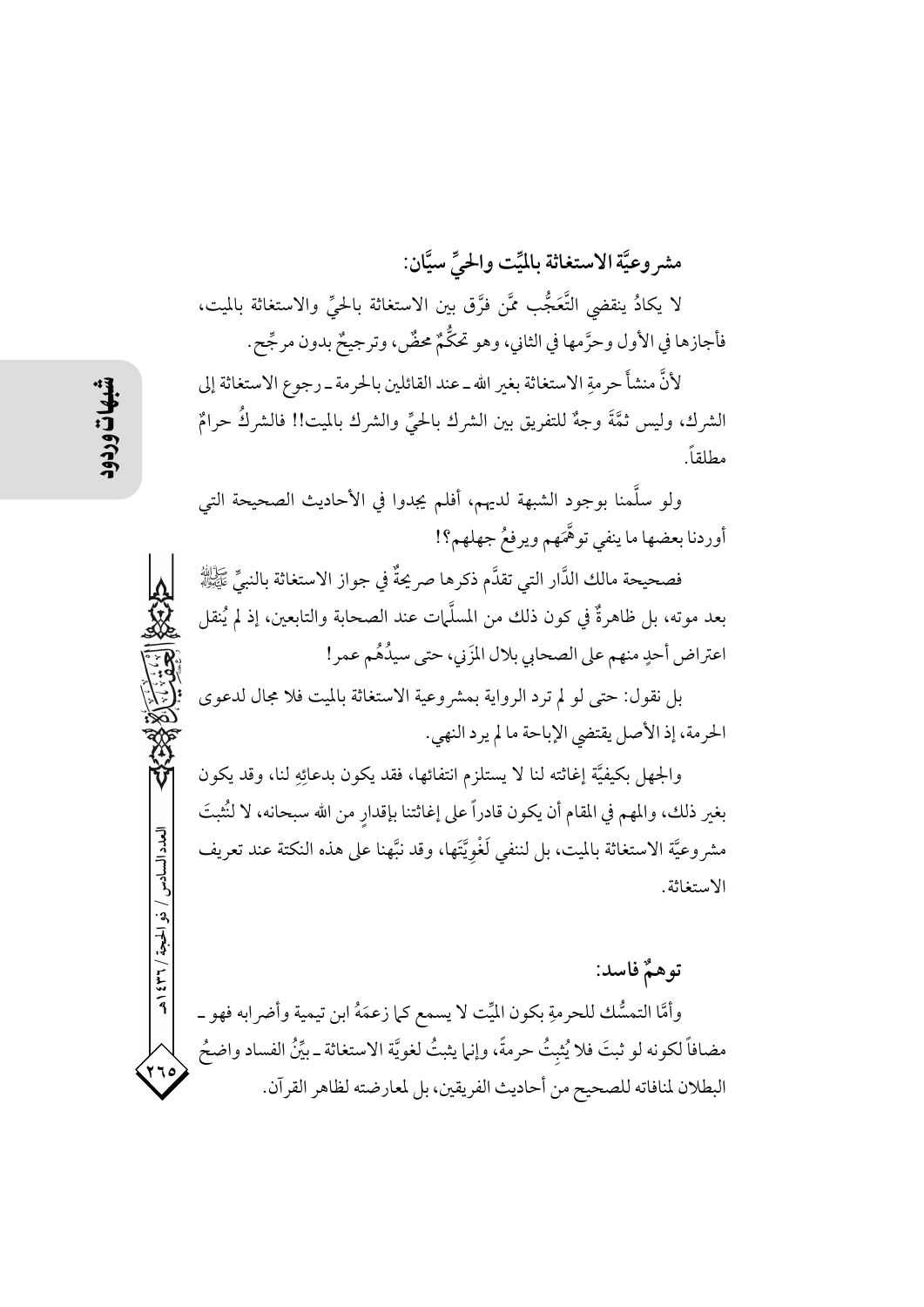ولنبسطُ الكلام قليلاً في بيان هذه المسألة تعميهاً للفائدة وتشييداً للبرهان، فنقول:

إدر اك الميت بعد مو ته: إنَّ عالمَ ما بعد الموت عالمٌ غيبيٌّ بالنسبة لنا، لكونه محجوباً عنَّا، إلا بالمقدار الذي وصلنا من جهة السمع والنقل على لسان الوحي وتراجمته. ولا خلاف في أنَّ الموت عبارةٌ عن خروج الرُّوح من الجسد، لا فناء الروح. قال العالم النحرير ابن ميثم البحراني (رضوانُ الله عليه): أمّا حقيقة الموت: فاعلم أنَّ الَّذي نطقت به الأخبار، وشهَدَ به الاعتبار، أنَّ الموتَ ليس إلَّا عبارة عن تغيِّر حالٍ، وهو مفارقة الروح لهذا البدن الجاري مجري الآلة لذي الصنعة. وأنَّ الروحَ باقيةٌ بعده، كما شهدت به البراهين العقليّة في مظامّها، والآثار النبويّة المتواترة. ومعنى مفارقتها له هو انقطاع تصرِّفها فيه، لخروجه عن حدِّ الانتفاع به، فيا كان من الأمور المدرَكَة لها تحتاجُ في إدراكه إلى آلة فهي متعطَّلةٌ عنه بعد مفارقة البدن، إلى أن تعاد إليه في القبر، أو يوم القيامة. وما كان مدرَكَاً لها لِنَفسها من غير آلةٍ فهو باقٍ معها، يتنعَّم به، ويفرح أو يحزِن، مشر وعية الاستغاثة / الشيخ أحد الد من غير حاجة إلى هذه الآلة في بقاء تلك العلوم والإدراكات الكلَّيّة لها هناكِ (٤٤). ومع بقاء الروح لا يمكنُ أن نشخِّص كيفيَّةَ إدراكها، فضلاً عن دعوى انتفاء الادراك، ما لم ينطق الوحيُ ويزيل الشكَّ باليقين، وإلَّا يبقى إدراك الروح وعدمه في بقعة الإمكان. فكيفَ والوحىُ قد نطقَ في محكمات آيات الكتاب مصرِّحاً بإدراك الميِّت بعد موتِهِ، وذلك قوله سبحانه: ﴿ولا تَقولُوا لِـمَنْ يُقتَلُ في سَبِيْلِ الله أَمْوَاتٌ بَلْ أَحْيَاءٌ ۖ وَلَكِنْ لَا تَشْعُرُوْنَ﴾ ( 2 ).

شهات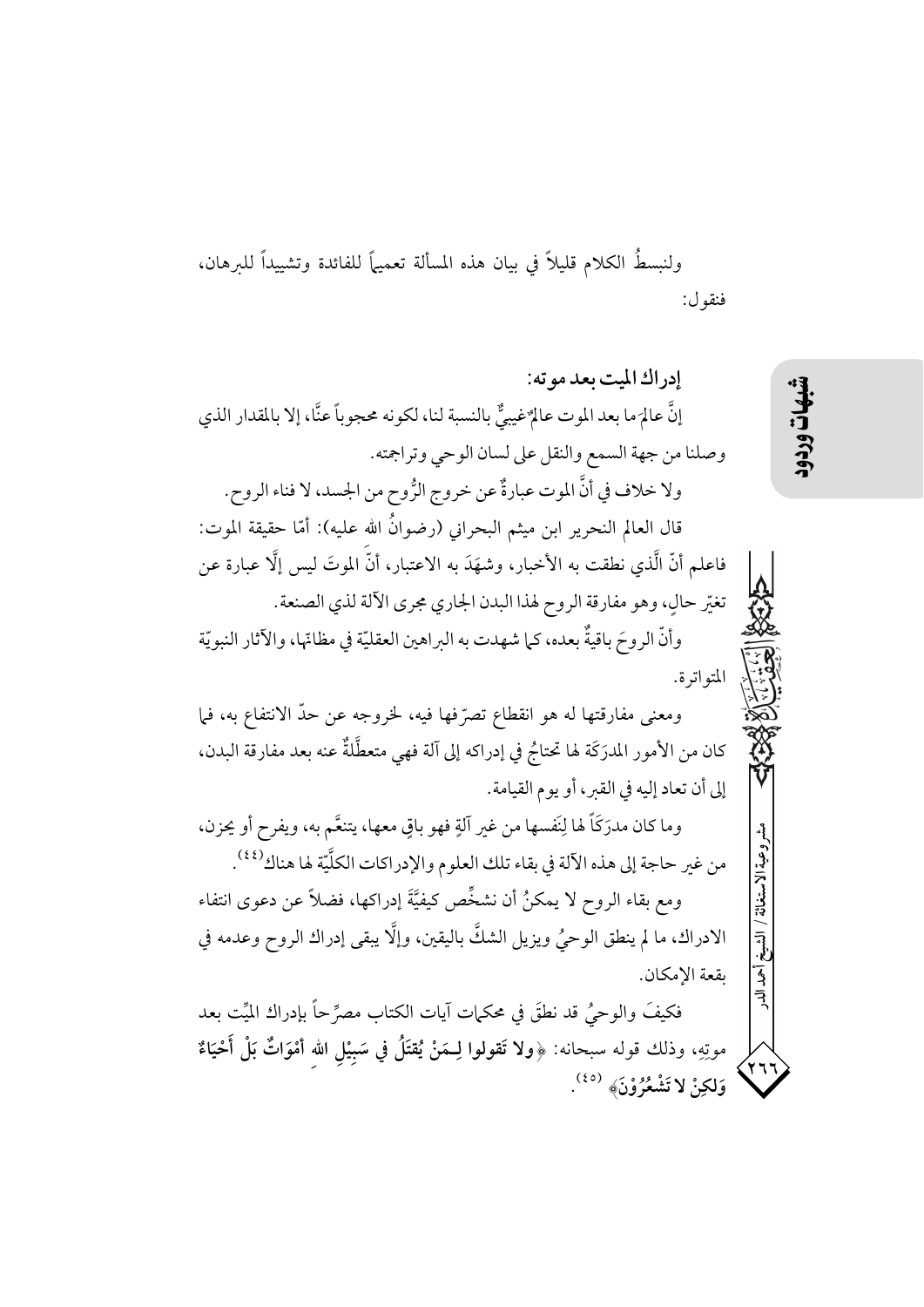فالله سبحانه ينهانا عن وصف الشهيد بأنه ميثٌ! ويؤكِّد لنا حياتَه، ثمَّ ينفي عنا الشعورَ بحياة الشهيد لانحجابنا عن عالم ما بعد الموت.

وحياةُ النَّفس ملازمةٌ لإدراكِها، بل فسَّروا الحياةَ بالإدراك؛ وقد يُستفادُ من الآية معنيَّ زائلٌ على أصل الإدراك، فيكون إدراكه أقوى وأسمى من إدراكنا للأشياء.

حيث إنَّه بملاحظة الروايات التي ستأتى يظهرُ أنَّ جميع الأموات لديهم القابلية والقدرة على سباع الأحياء، فيكون تخصيص الشهداء في هذه الآية بالحياة مفيداً لكونهم أكثرَ من مدرِكين بالنحو المعروف، فيثبت لهم إدراكٌ خاص، يميِّزهم عن سائر الأموات.

وهناك آياتٌ أُخَر تفيدُ في هذا الباب، لكنَّنا فضَّلنا عدم نقلها احترازاً من الاطناب، واكتفاءً بهذه الآية حيثُ فيها لبُّ اللباب.

أما الرِّوايات من طُّرُق الفريقين فصحيحةٌ صريحةٌ في سماع الميت لكلام الحي، ومن تلك الروايات روايات تلقين الميت، وهي محلٌّ وفاق.

وعندنا أحاديث هذا الباب أكثر من أن تُحصى، إذ جميعُ أحاديث الزِّيارات ومجاميعها قائمةٌ على عقيدة سماع النبيِّ وأهل بيته (صلواتُ الله عليهم أجمعين) ومن أُلْحِقَ بهم لسلام الزَّائر كيا لا يُخفى .

بل نصَّت بعض الرِّوايات على أنهم لِلَيِّلاثِ يرون ويسمعون ويردُّون سلام الزَّائر، كما في حديث الاستئذان عند زيارة المعصوم (سلامُ الله عليه)، على ما رواه الشيخ المفيد والسيد ابن طاووس والشهيد الأول وابن المشهدى<sup>(٤٦)</sup> والكفعمى (رضوانُ الله عليهم اجمعين)، واللفظُ للكفعمي:

العدد السادس / ذو الحجة / ٣٦ / ٤٣٩ «اللَّهُمَّ إِنِّي أَعْتَقِدُ حُرْمَةَ صاحِب هذا الَمْشْهَدِ الشَّريفِ فِي غَيْبَتِهِ كَما أَعْتَقِدُها فِي حَضْرَتِهِ ، وَأَعْلَمُ أَنَّ رَسُولَكَ وَخُلَفائَكَ عَلَيْهِمْ السَّلامُ أَحْياءٌ عِنْدَكَ يُرْزَقُونَ يَرَوْنَ  $\mathsf{y}\mathsf{y}\mathsf{y}$ مَقامِي وَيَسْمَعُونَ كَلامِي وَيَرُدُّونَ سَلامِي، وَأَنَّكَ حَجَبْتَ عَنْ سَمْعِي كَلامَهُمْ وَفَتَحْتَ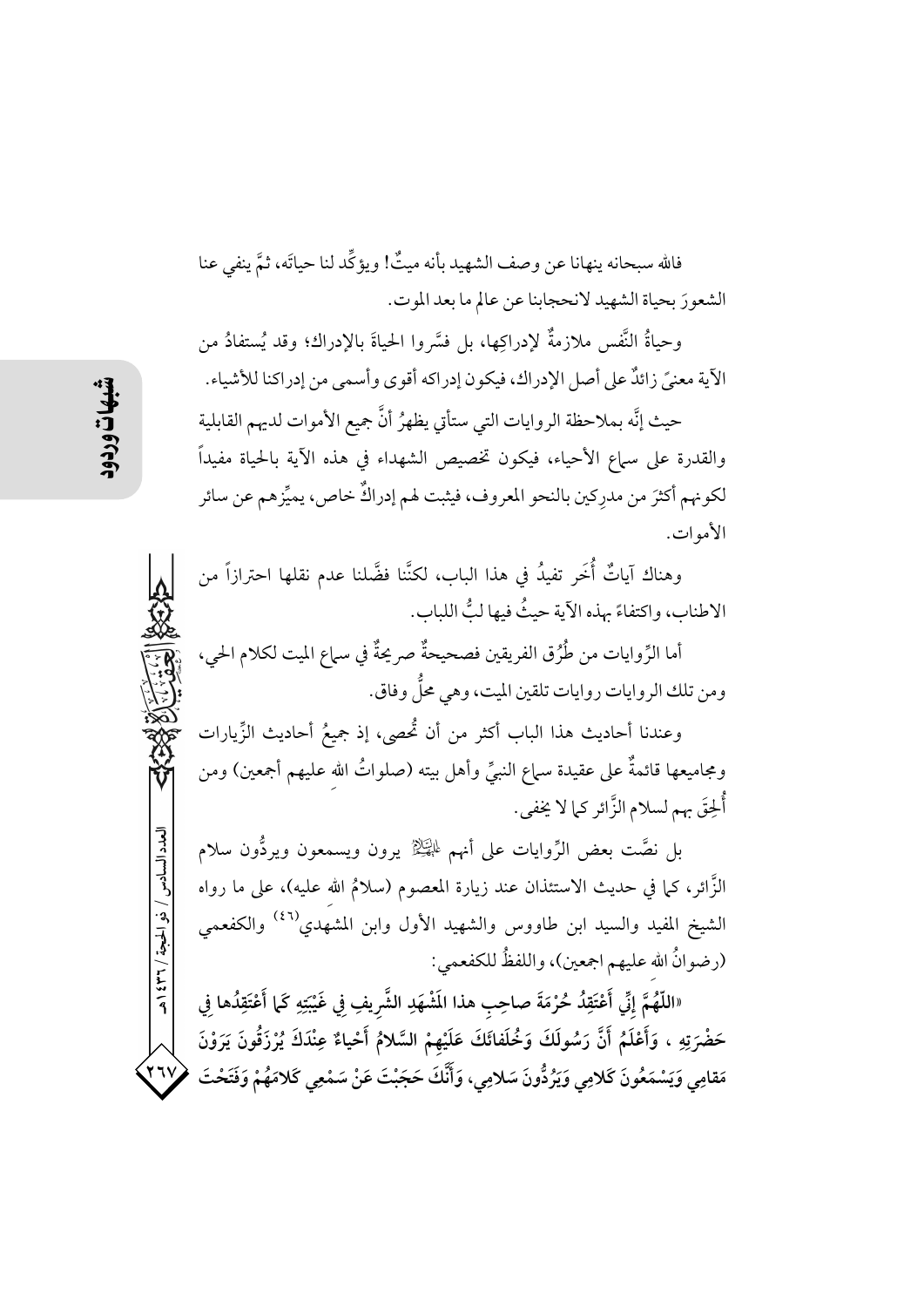بابَ فَهْمِي بِلَذِيذِ مُناجاتِهِمْ»<sup>(٤٧)</sup> . وروينا بسندٍ صحيح، عن أبي عبد الله لِمَلَيْكِ ۚ أَنَّه قال: «إِنَّ المؤمنَ لَيَزُورُ أَهلَهُ فَيَرى ما يُحِبُّ، ويُستَرُ عنه ما يَكرَهُ، وإنَّ الكافرَ لَيَزُورُ أهلَهُ، فَيَرَى ما يكرَهُ، وَيُستَرُ عنه ما مُحَبٌّ». قال: «ومنهم من يزورُ كلَّ جُمُعةٍ، ومنهم من يَزورُ على قَدرِ عَمَلِهِ»<sup>(٤٨)</sup>. ومن طرُقِ المخالفين ما رواه البخاري ومسلم في صحيحيهما ـ واللفظ للأول ــ قال: اطَّلعَ النَّبِيُّ (صلى الله عليه [وآله] وسلَّم على أهل القليب، فقال: «وجدتُّم ما وعَدَ ربُّكُم حقَّاً؟ فقبل له: أتدعو أمواتاً؟ فقال: ما أنتم بأسمعَ منهم! ولكن لا يُجيبون»<sup>(٤٩)</sup>. والمستنكر على النبيِّ ﷺ هو عمر بن الخطاب، كما صرَّح بذلك البخاري لاحقاً عندما روى الحديث بشيءٍ من التفصيل (٥٠). وروى البخاري أيضا بإسناده، عن أنس بن مالك، قال: «إن رسول الله صلى الله عليه [وآله] وسلَّم قال: «إنَّ العبدَ إذا وُضِعَ في قبره، وتولَّى عنه أصحابه ــ وإنَّه لَيَسمَعُ قَرْعَ نعالهم ـ أتاه ملكان فيقعدانه...»<sup>(٥١)</sup>. مشر وعية الاستغاثة / الشيخ أحمد الدر فتلخَّص مما تقدَّم أنَّ الميتَ يُدرك، يسمع ويرى ويتكلَّم، وإن كانت الكيفية عندنا مجهولة، لفقدانه آلة السمع المعهودة وكذا غيرها. وبختام هذه المسألة نكون قد أتممنا ما أردنا بيانه، فأثبتنا ــ بالدليل العقلى والنقلي قرآنا وسنَّةً، والسنَّة من طريق الفريقين\_مشروعيَّة الاستغاثة بغير الله سبحانه ما دام المستغيثُ معتقداً بأن القادر بالذات الْمَقْدِر للغير هو الله لا سواه. وليكن آخر ما نذكرُهُ قصيدةَ استغاثةٍ بأمير المؤمنين (سلامُ الله عليه) ليكون ۳٦) ختامها مسکاً.

شهات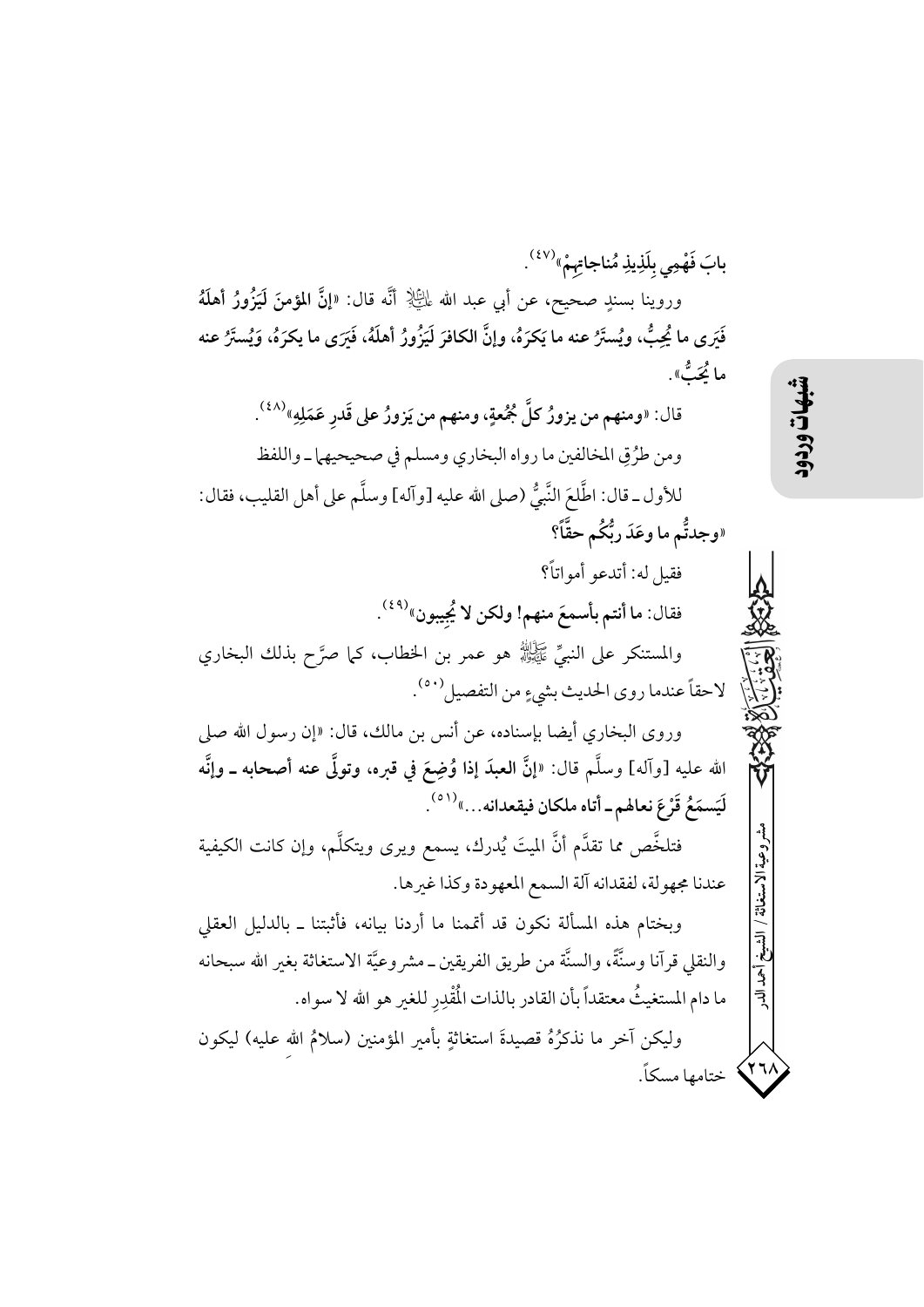# أنسُ المحصل

مَـــا تــــمَّ أُنــــسُ المحفِــــل إلا بـــــــذِكرك يــــــا عَـــــــلي مــا ذاقَ ثغــري طعْــمَ لفــظٍ كـــانَ أحــــلى مِــــنْ عــــلى أنـــا إنْ شــــكوتُ الهــــمَّ زالَ الهــــمُّ باســــمكَ يــــا عــــلى أنـــا لســــتُ أملـــكُ للإلـــهِ وســــــــــيلةً إلا عـــــــــــــلى أنسا مَساعرَفستُ اللهَ إلا مُسَنْد عرفتُسكَ بِسا عسلى

\* \* \*



وكان الفراغ من تنقيح هذه المقالة وتهذيبها ـ بحمد الله ولطف أوليائه لِمُهْتِكِمْ يوم الاثنين ٢٩ رجب ١٤٣٦ هجرية.

العدد السادس / ذو الحجة / ٣٦٦ / هـ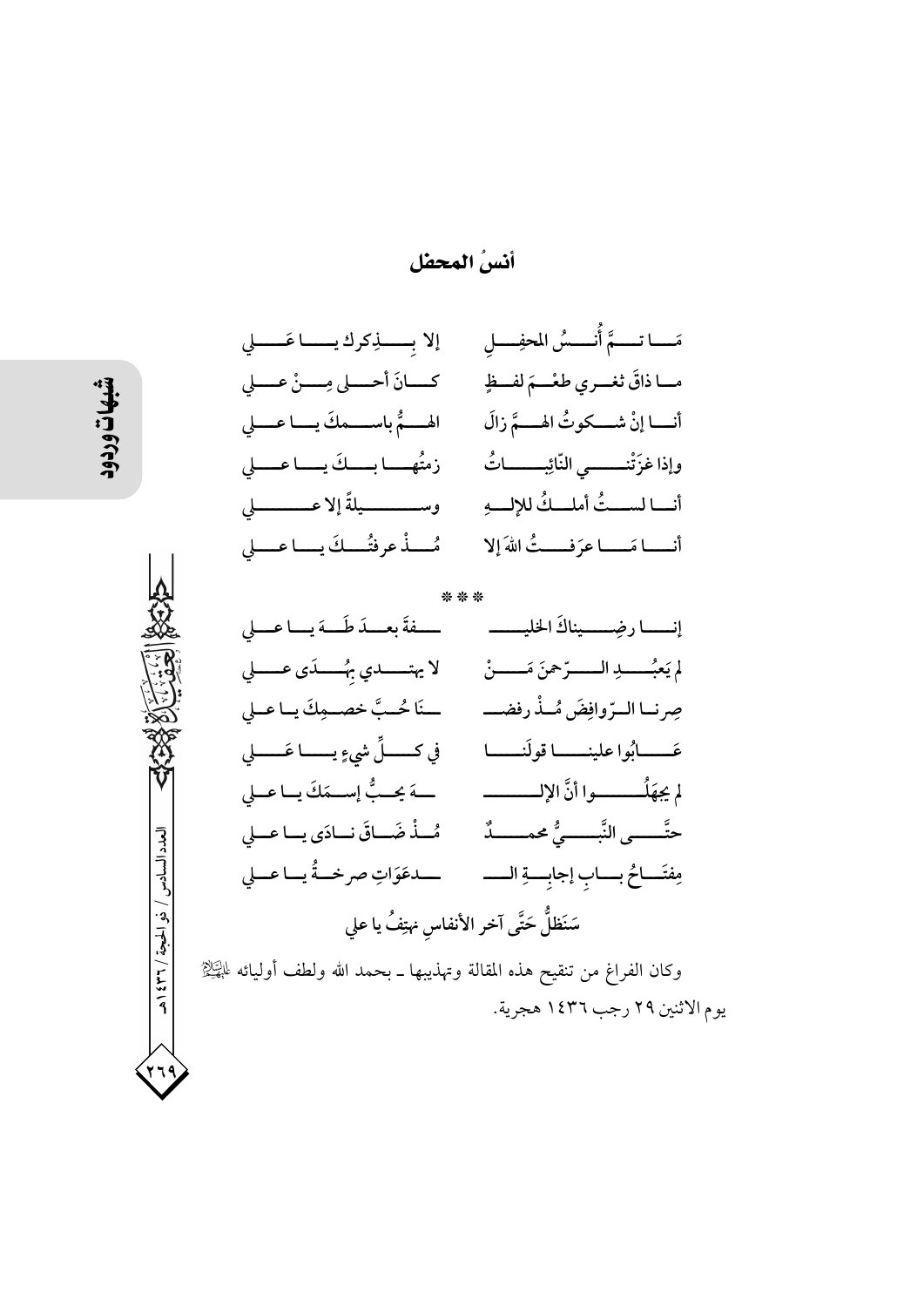\* هوامش البحث \*

(١) الكافي للكليني ج٢ ص٤١٥، وبصائر الدرجات للصفار ص٤٣٣، وكمال الدين وتمام النعمة للصدوق ص٢٤٠ باب: اتصال الوصية، وقد أورد فيه حديث الثقلين بطرقٍ كثيرة، وغيرها من مصادرنا. ومن مصادر العامة: صحيح مسلم ج٧ ص١٢٣، وصحيح ابن خزيمة ج٤ ص٦٣، ومسند أحمد ج٣ ص١٤ و١٧ و٢٦ وج٤ ص٣٧١، وسنن الدارمي ج٢ ص٤٣٢، وفضائل الصحابة للنسائي ص١٥ و٢٢، والمستدرك على الصحيحين للحاكم النيسابوري ج٣ ص١٠٩ وقال في ذيله: هذا حديث صحيح على شرط الشيخين ولم يخرجاه بطُوله، وج٣ ص١٤٨، والسنن الكبرى للبيهقي ج٧ ص٣٠ وج١٠ ص١١٤، وغيرها. (٢) سورة الأنعام ١٩. (۳) سورة الإسراء ۳۹. (٤) سورة الإسراء ٤٢. (٥) سورة المؤمنون ١١٧. (٦) سورة الذاريات ٥١. (٧) الآيات ٦٠ و٢١ و٢٢ و٢٤. (٨) المقنعة للمفيد ص٥٠٥، وغيره . (٩) الكافي للكليني ج٢ ص٤٩ ٥٤٩ ح١١. (١٠) المصدر نفسه ج٣ ص٣٢٢ ح٤. (١١) معجم مقاييس اللغة لابن فارس ج٤ ص٢٠٠. مشر وعية الاستغاثة / الشيخ أحمد الدر (١٢) لسان العرب لابن منظور ج٢ ص ١٧٤. (١٣) كمال الدين وتمام النعمة للصدوق ص٥٤٤. (١٤) مرآة الشعور ص ، من قصيدة: هي بنتُ موسى. (١٥) بحار الأنوارج٩٩ ص٢٦٧. (١٦) نفس المصدر ص٧٤٧. (١٧) محمد بن بابويه: شيخُ الأجلَّاء الشَّيخُ الصَّدوق (رضوانُ الله عليه)، صاحب المؤلَّفات الجليلة، والمصنَّفات الجميلة، وعلى رأسها كتاب: من لا يحضره الفقيه، وهو أحد الكتب الأربعة التي تدور عليها رحى استنباط الأحكام الشرعية عند فقهاء الإماميَّة الاثنى عشرية، وتوفي ﴿ لَهَ سنة ۳۸۱ هجرية.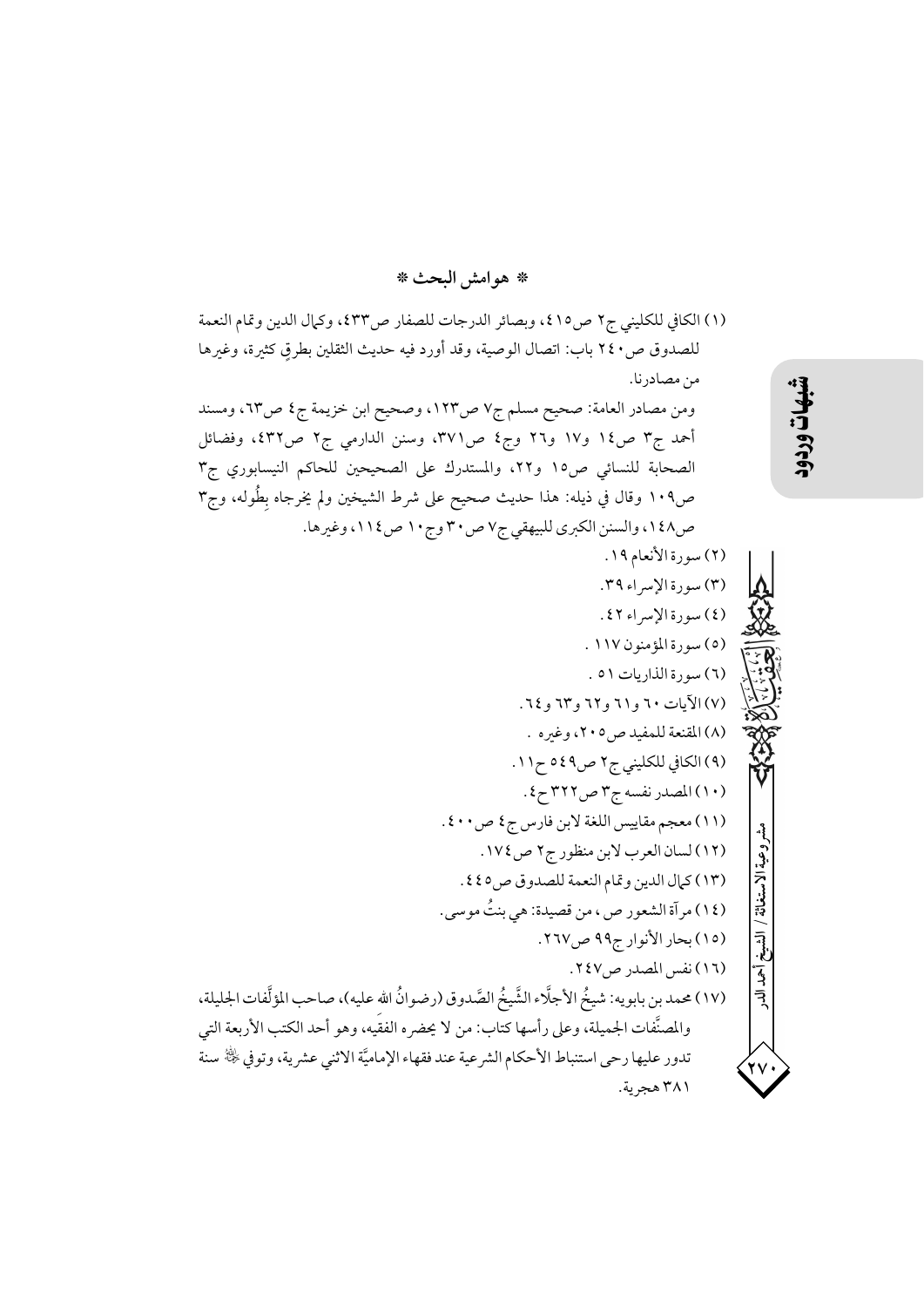(١٨) فها ذهبَ إليه بعضُ المعاصرين من المشكِّكين زاعهاً أنَّ دعاء التَّوسُّل من تأليف بعض العلماء إنَّما هو محضُ كذبٍ وافتراء، أراد من خلاله ثنيَ المؤمنين عن التوسُّل إلى الله بسادة العالمين، فلم يزدد الدعاءُ إلا انتشارا، ولم يزدد أهل الريب إلا تَبارا. (١٩) استفزَّت هذه العبارة بعضَ أهل الريب والضَّلالة ممَّن يُظهرونَ التشيُّع، فسارعوا لمحاربَتِها بمنهجيَّةٍ وهَّابيَّة، معطِّلينَ عقولَهُم، مستغشينَ ثيابَهم، واضعين أصابعهم في آذانهم، مستكبرينَ استكبار ا!! وانتَ أيُّها العزيز ! بعد أن تلونا عليكَ ما تلوناهُ من بيان معنى الاستغاثة وأدلَّتها، بات لك جليًّا بيِّناً أنَّ محاربةَ هذه العبارةِ ونحوها من عبارات الاستغاثة لا يتصدَّى لها شيعيٌّ إماميٌّ إلا إذا كان جاهلاً، أو مبتدعاً!! أعاذنا الله من مُضلات الفتن. (٢٠) عنهُ بحار الأنوار ج٩٩ ص٤٥٤. (٢١) الإمام موسى بن جعفر عليه السيِّلاثيل (۲۲) الكافي ج ۸ ص۱۰۹-۸۷. (٢٣) المصنَّف لابن أبي شيبة الكوفي ج٧ ص٤٨٣ ح٣٥، وأخرجه من هذا الوجه ابن أبي خيثمة كما في الإصابة ج٣ ص٤٨٤، والبيهقي في الدلائل ج٧ ص٤٧، والخليلي في الإرشاد ج١ ص٣١٣\_٢١٤، وابن عبد البر في الإستيعاب ج٢ ص٢٤١٤. (٢٤) فتح الباري - ابن حجر - ج ٢ ص ٤١٢. (٢٥) الجرح والتعديل - ابن أبي حاتم الرازي -ج ٨ ص ٢١٣. (٢٦) الإصابة - ابن حجر - ج ٦ ص ٢١٦. (٢٧) تاريخ الإسلام - الذهبي - ج ٥ ص ٢٢٤. (٢٨) الثقات - ابن حبان - ج ٥ ص ٣٨٤. (٢٩) الإصابة - ابن حجر - ج ٦ ص ٢١٦. (٣٠) تاريخ المدينة - ابن شبة النميري - ج ٢ ص ٧٥١. (٣١) رفع المنارة - محمود سعيد ممدوح - ص ٢١١. (٣٢) فتح الباري - ابن حجر - ج ٢ ص ٤١٢. (٣٣) صحيح البخاري - البخاري - ج ٢ ص ١٣٠. (٣٤) صحيح البخاري - البخاري - ج ٤ ص ١١٦. (٣٥) العُرجة: موضع العرَجَ من الرِّجلِ. انظر : العين للخليل الفراهيدي ج١ ص٢٢٣. (٣٦) عنه: مجمع الزوائد للهيثمي ج١٠ ص١٣٢، وذيَّله بقوله: رواه الطبراني البزار، ورجاله ثقات.

لعدد السادس

/ ذو الحجة / ٢٣٦ / هـ